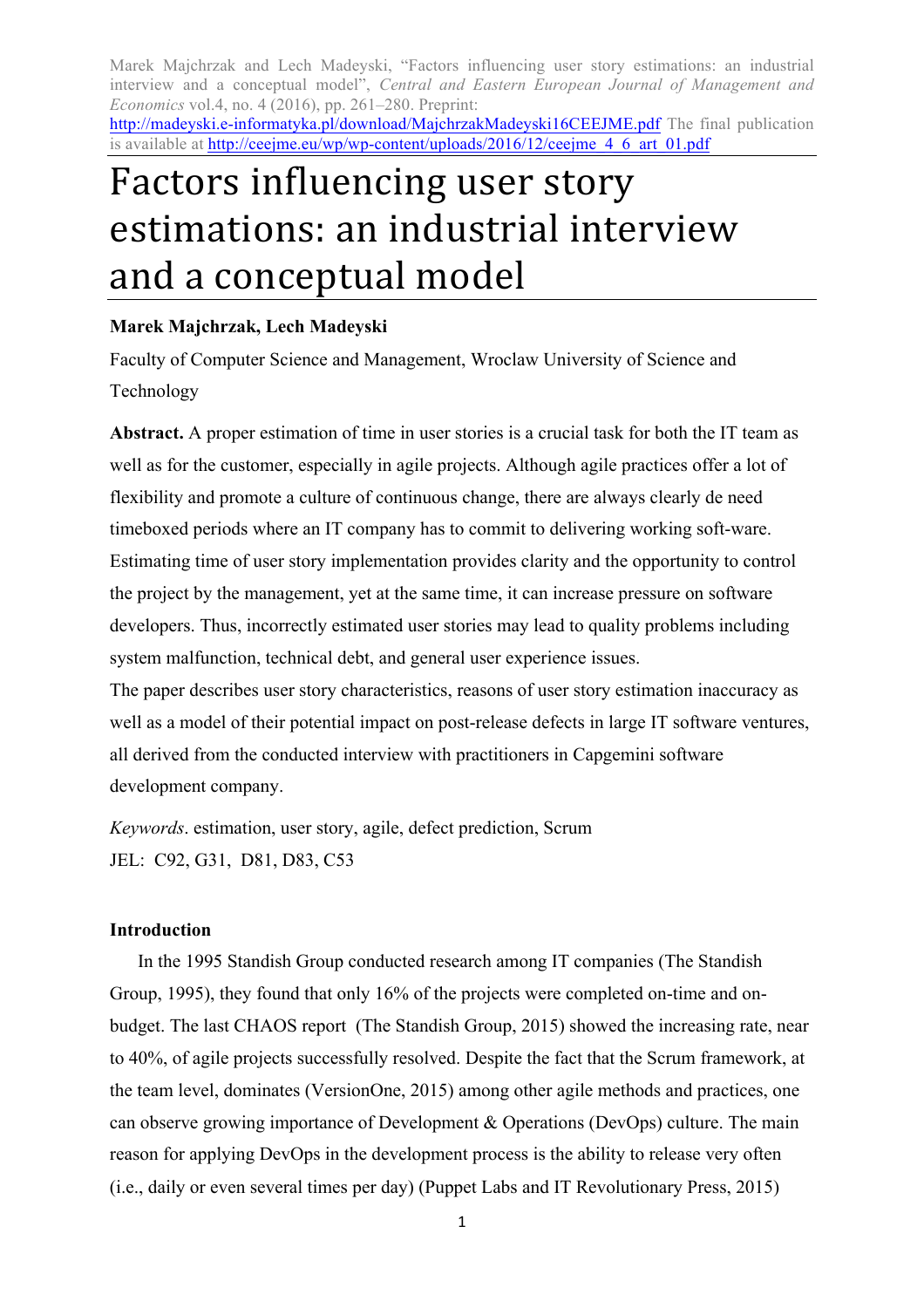Marek Majchrzak and Lech Madeyski, "Factors influencing user story estimations: an industrial interview and a conceptual model", *Central and Eastern European Journal of Management and Economics* vol.4, no. 4 (2016), pp. 261–280. Preprint: http://madeyski.e-informatyka.pl/download/MajchrzakMadeyski16CEEJME.pdf The final publication is available at http://ceejme.eu/wp/wp-content/uploads/2016/12/ceejme\_4\_6\_art\_01.pdf fully tested working software. To achieve that, especially in large IT ventures, one needs to introduce sophisticated testing as well as predictive analytics techniques (Buenen and Walgude, 2016). Predictive analytics can be used to predict defect-prone software modules (e.g., classes). The aim of this paper is lay down the foundation for the novel kind of defect predictors, based on inaccurate estimations, that could be used to enrich software defect prediction models. Understanding the reasons of inaccurate estimation and its potential impact on software quality would also be beneficial for the practitioners.

Estimating the cost of a software development project, since the very beginning of software engineering (Caminer, 1958, Brooks and Frederick, 1987), is one of the most crucial tasks for IT companies. Unfortunately, it is still one of the project management aspects that has to be improved.

The number of studies has been conducted to understand inaccurate estimation phenomena in agile projects and possible effects on project schedule and budget. For example, Lang et al. (2011) looked at how classical problems that affect cost estimation in traditional software development projects are managed within the agile paradigm. They analysed several agile projects, and they found that estimation inaccuracy was a less frequent occurrence for these companies than in traditionally software development projects. They analysed several factors which may lead to inaccurate estimates. They found that potentially a severe threat to accurate estimates are user communication difficulties. Additionally, they notice that new people and new technologies in the team are a principal threat to produce accurate estimates.

Many studies focus on project cost estimation inaccuracy. Liskin et al. (2014) analysed the single User Story (US) aspect and in particular the granularity (size). They found that the granularity of the US was seen as one of the main reasons for inaccurate estimation. Børte et al. (2012) analysed the role of social interaction in software e ort estimation. They proposed to consider the socio-cultural perspective in e ort estimation. Especially the ways in which software professionals reach a decision. They found, that during the planning meeting, US mediates between the historical practices and the use of generic and specific knowledge.

Knowledge of time spent on a task allows scheduling work which can be carried out in the nearest future. It is important for project managers who can control human resources in an appropriate manner to achieve the best possible results. On the other hand, historical data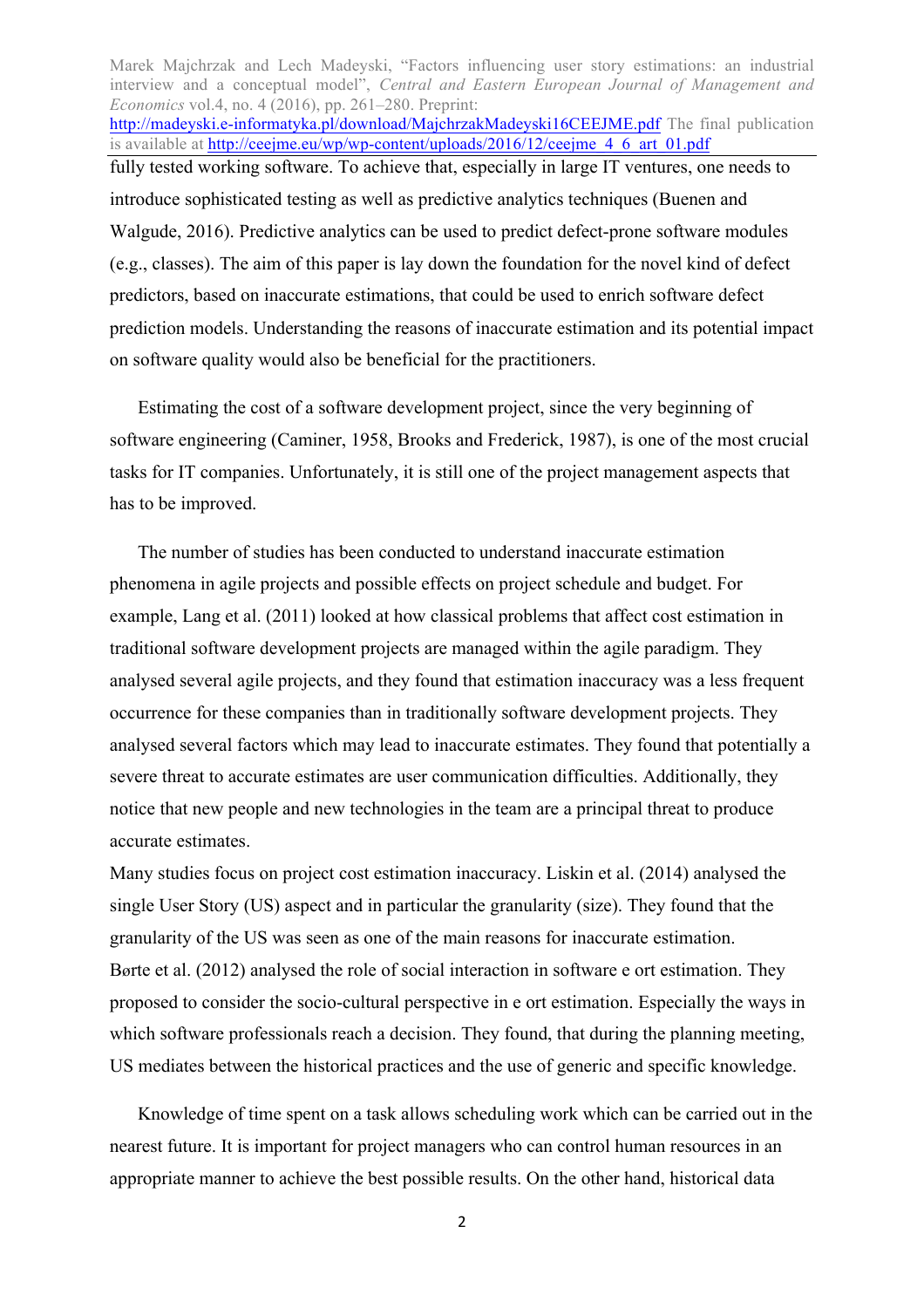Marek Majchrzak and Lech Madeyski, "Factors influencing user story estimations: an industrial interview and a conceptual model", *Central and Eastern European Journal of Management and Economics* vol.4, no. 4 (2016), pp. 261–280. Preprint: http://madeyski.e-informatyka.pl/download/MajchrzakMadeyski16CEEJME.pdf The final publication is available at http://ceejme.eu/wp/wp-content/uploads/2016/12/ceejme\_4\_6\_art\_01.pdf from past sprints may be used by an agile team as a hint during the planning meeting to avoid incorrect user story (US) estimates and to mitigate the risks of sprint failure. Working under time pressure in every software project may lead to different quality problems. However, there are no studies that have analysed the impact of incorrectly estimated US on post-release defects in software. Hence, the aim of the paper is to fill this gap and to investigate the reasons of inaccurate estimate and impact on post-release defects.

This paper is organised as follows: a general description of the US life-cycle and characteristics in the Section 2. Section 3 describes the conducted survey, participants and presents the results, while the discussion is in Section 4. Conclusions and future work are presented in Section 5.

#### **User story characteristics**

In software development and especially in agile software development, a US is a high-level definition of a requirement (Ambler, 2002) in the business language of the end user. User stories are a part of an agile approach which helps to shift the focus from writing about requirements to talking about them (Cohn, 2004).

From the business perspective, each US has a title, a description, an author, a group of stakeholders and its priority in the product backlog (PB). From the perspective of a development team, the characteristics include the size (estimate), tasks, acceptance criteria and a test plan. Each US has conversations that happen during backlog grooming and iteration planning to solidify the details.

Additionally, especially in large enterprise ventures, US are grouped in the epics and themes  $(Cohn, 2004)$  (see Figure 1).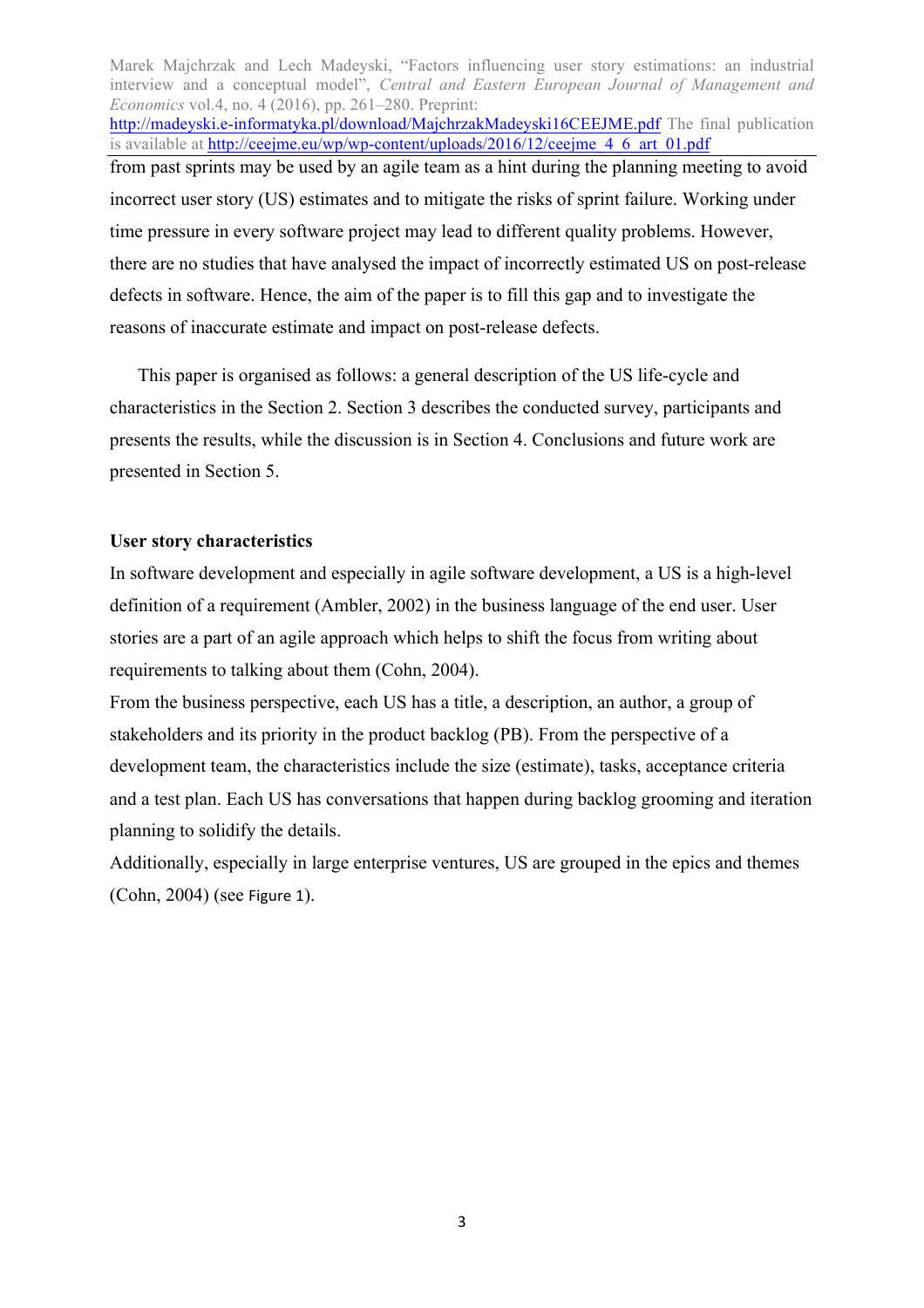http://madeyski.e-informatyka.pl/download/MajchrzakMadeyski16CEEJME.pdf The final publication is available at http://ceejme.eu/wp/wp-content/uploads/2016/12/ceejme\_4\_6\_art\_01.pdf

Figure 1. Themes, epics and user stories.



**Refinement Process and Development**. In enterprise projects, a US is prepared and then implemented in a long process supported by different experts and groups of stakeholders. Some of the phases are listed below:

- drafting the US,
- establishing agreements with key users sponsor seeking,
- a prioritisation meeting,
- a refinement meeting,
- a rough estimate meeting, an estimation meeting,
- a planning meeting.

All of the parties concerned (stakeholders and the development team) are actively involved in the processes of both developments as well as testing. The testing process can be further distilled into:

- jUnit Tests (Development Team),
- end-to-end (e2e) tests (Development Team),
- integration tests (Development and Product Owner (PO) Team), acceptance testing (PO Team),
- user tests (Key Users and PO Team).

Such a level of arrangements (as the one described above) is required in the case of large IT systems on the basis of their dependency on various components as well as owing to the nature of contracts and arrangements between the client and the contractor.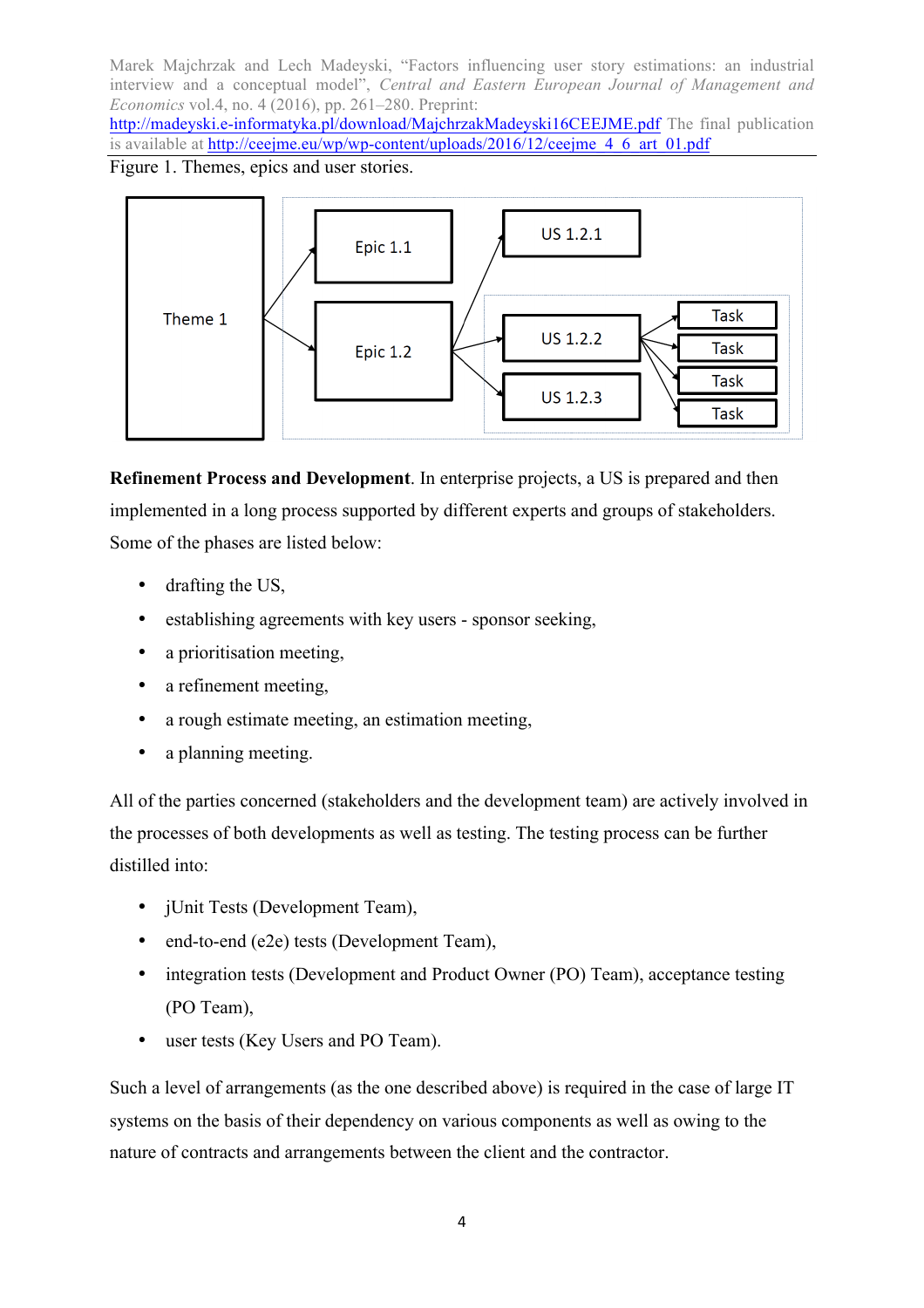Marek Majchrzak and Lech Madeyski, "Factors influencing user story estimations: an industrial interview and a conceptual model", *Central and Eastern European Journal of Management and Economics* vol.4, no. 4 (2016), pp. 261–280. Preprint: http://madeyski.e-informatyka.pl/download/MajchrzakMadeyski16CEEJME.pdf The final publication is available at http://ceejme.eu/wp/wp-content/uploads/2016/12/ceejme\_4\_6\_art\_01.pdf In the ideal case, Scrum should be executed in the form of 'time and material', in reality, however, projects managed by an external company employ hybrid solutions (Zijdemans and Stettina, 2014). Hence, for the both parties, a sprint becomes a fixed price contract *sui generis*. Thus, a US, which has been once agreed upon during the planning meeting, cannot be amended and has to be executed within the time frame predicted initially. If the budget is overrun, the costs are covered by the contractor.

The above process may, in fact, suggest that the contractor can enjoy a certain level of freedom in terms of estimating costs. This, in turn, may imply that they can assess risk as high in their estimations. However, this view does not hold entirely true. The client faced with strikingly high estimation prices may abort cooperation or renegotiate the terms and conditions of the contract, hence changing the cost of a man-hour or the cost of a story point.

*The problems with estimating user stories***.** A US receives the estimates from the development team before the sprint during the planning meeting. However due to the technical or business reasons, the estimate may by inaccurate. Thus, we can define the following types of estimation outcomes:

- 1. correct estimate (CE) when the estimates are accurate or with a small margin of inaccurate estimation.
- 2. under estimate (UE) when US requires more development efforts (over-runs) than set out in the estimate.
- 3. over estimate (OE) when US requires less development efforts (under-runs) than set out in the estimate.

#### **Survey and participants description**

To find reasons of why the US are misestimated we conducted a survey among experienced IT professionals. The survey was conducted face to face as an individually recorded interview in the form of the discussion with authors of the paper. After that, collected insights and results have been analysed and categorised. We asked each participant two questions:

Q1. Why user stories are poorly estimated? Every suggested cause of misestimation was further investigated by posing question Q2.

5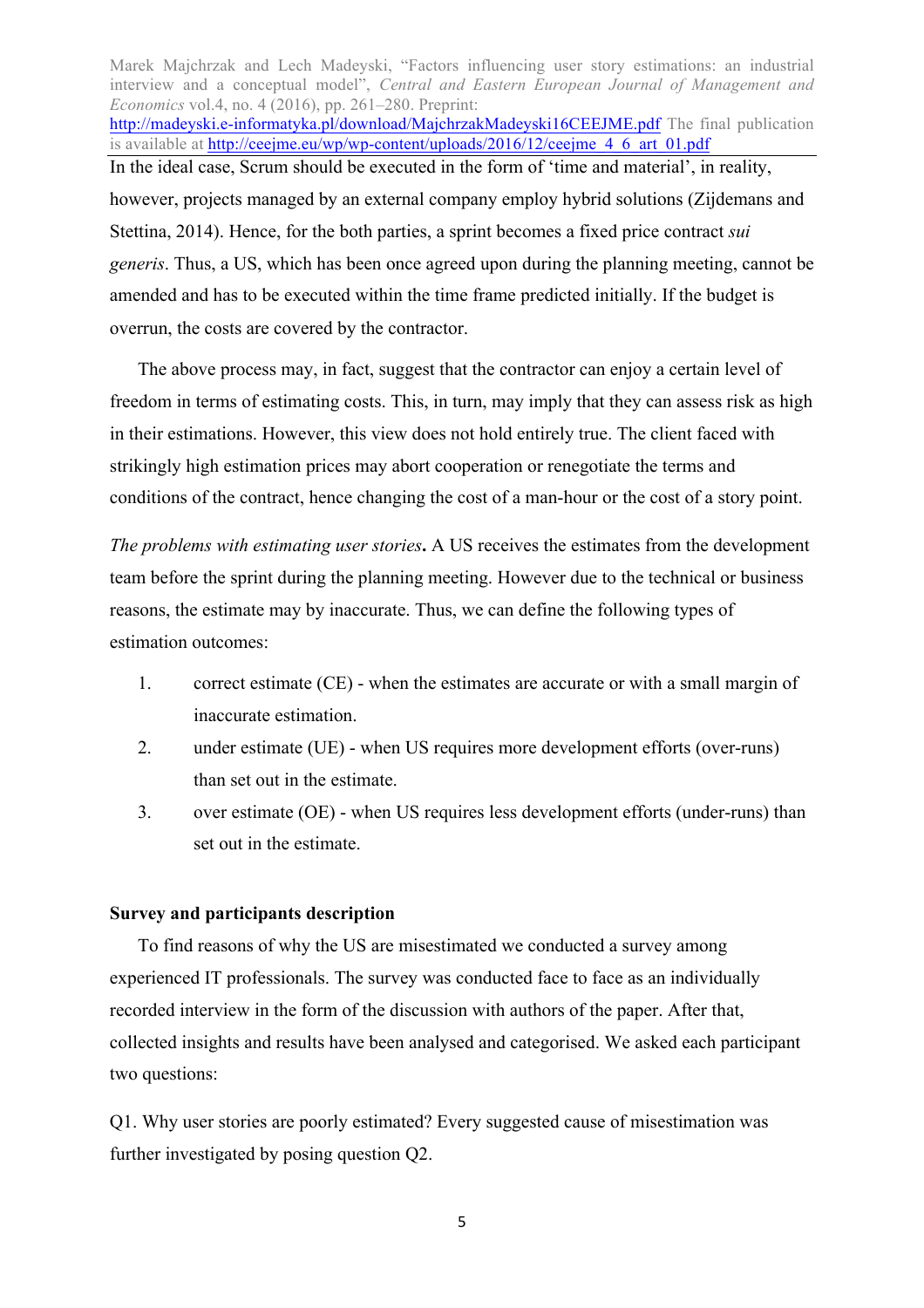Marek Majchrzak and Lech Madeyski, "Factors influencing user story estimations: an industrial interview and a conceptual model", *Central and Eastern European Journal of Management and Economics* vol.4, no. 4 (2016), pp. 261–280. Preprint: http://madeyski.e-informatyka.pl/download/MajchrzakMadeyski16CEEJME.pdf The final publication is available at http://ceejme.eu/wp/wp-content/uploads/2016/12/ceejme\_4\_6\_art\_01.pdf

Q2. What is the impact of the suggested cause of misestimation on the post-release defects?

Each participant gave several answers to Q1. After each answer, we immediately asked her or him about O2. Despite the fact, the survey probe was relatively small (12 people) the results may be considered as valid because of significant and proofed record of people who have been interviewed (see Table 1). All of the survey participants have long experience both in agile (Scrum framework or Kanban technique) and waterfall IT projects.

Our aim was to cover estimation aspects from different perspectives. We selected different participants of the agile processes. We tried to get insights from both management perspective, including Scrum Masters (SM), Project Managers (PM), Product Owners (PO), domain specialists including Business Architects (BA), and strict technical staff, including Senior Software Developers (SSD), System Architects (SA), Enterprise Architects (EA), Database Administrators (DBA) and Software Testers (ST). Another important aspect about the participants is that some of them have more than one role in the project or in the organisation. For instance, in a mature agile project, the role of the SM may be only part time. The SM may be responsible for other tasks like testing or business analysis. Most of the participants have been involved in the complex agile settings, in the automotive industry, like distributed and scaled Scrum or in Kanban-driven processes as described in (Majchrzak et al., 2014, Majchrzak and Stilger, 2014).

| Table 1. Survey participants. |  |
|-------------------------------|--|
|-------------------------------|--|

| No.            | Role          | Experience                                                          |
|----------------|---------------|---------------------------------------------------------------------|
| P <sub>1</sub> | SM, BA, SSD   | 8+ years of professional experience, 5+ years agile projects,       |
|                |               | team leader, automotive domain expert                               |
| P <sub>2</sub> | SA, QA Expert | $10+$ years of professional experience, $10+$ years agile projects, |
|                |               | leading architect                                                   |
| P <sub>3</sub> | SA, DBA       | 8+ years of professional experience, 5+ years agile projects,       |
|                |               | database expert, lead developer                                     |
| <b>P4</b>      | <b>SSD</b>    | 3+ years agile and professional experience, lead developer          |
| P <sub>5</sub> | BA, SSD       | 7+ years of professional experience, 4+ years agile projects,       |
|                |               | automotive domain expert                                            |
| <b>P6</b>      | SM, PM        | 15+ years of professional experience, 5+ years agile projects       |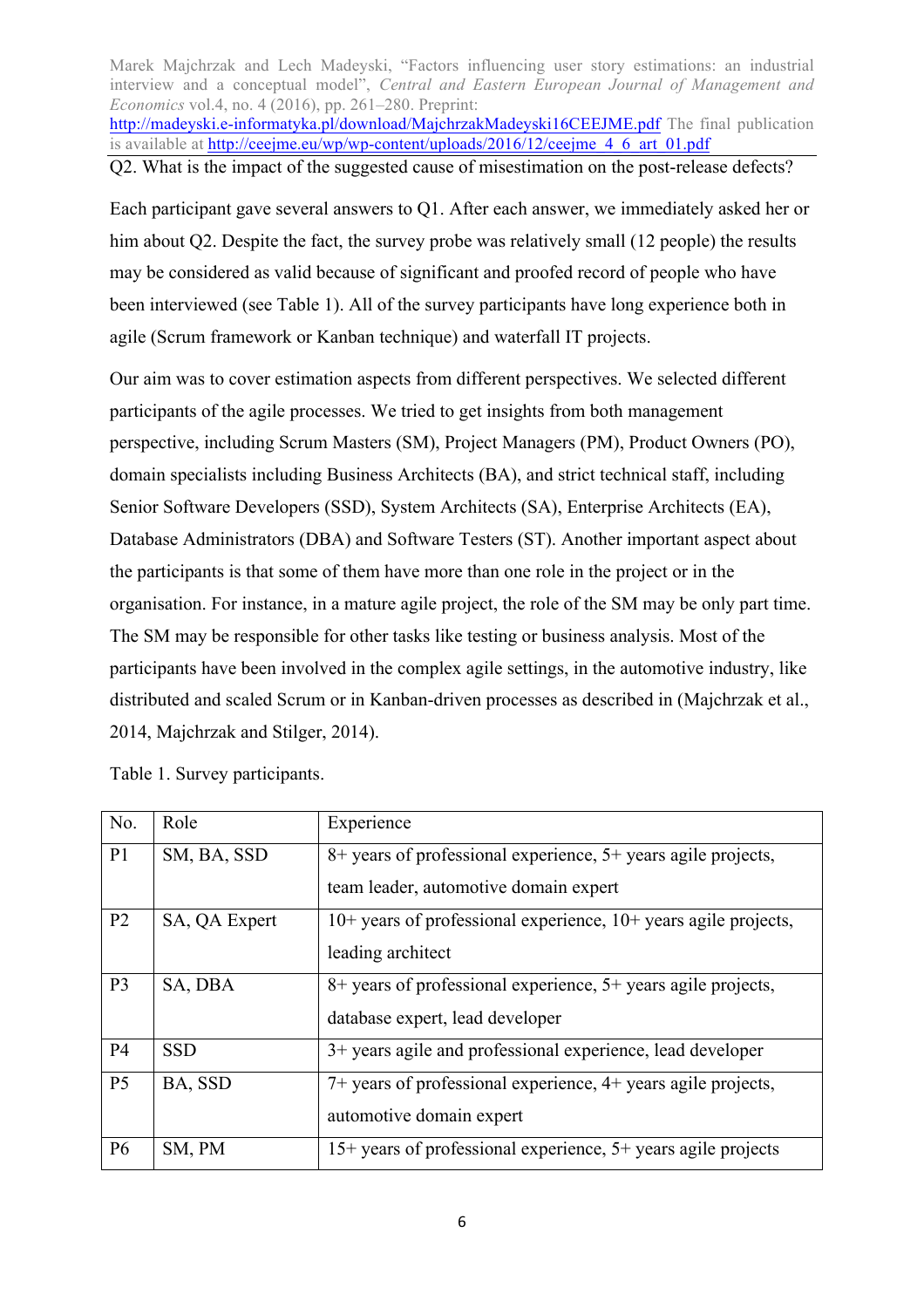http://madeyski.e-informatyka.pl/download/MajchrzakMadeyski16CEEJME.pdf The final publication is available at http://ceeime.eu/wp/wp-content/uploads/2016/12/ceeime  $4\,6\,$  art  $\,01.$ pdf

| P7              | BA, ST      | 8+ years of professional experience, 5+ years agile projects,<br>automotive domain expert    |
|-----------------|-------------|----------------------------------------------------------------------------------------------|
| P <sub>8</sub>  | SM, PM, SSD | 7+ years of professional experience, 5+ years agile projects,<br>support team lead           |
| P <sub>9</sub>  | SSD, DBA    | 4+ years of professional experience, 4+ years agile projects,<br>database expert             |
| P <sub>10</sub> | <b>PM</b>   | $10+$ years of professional experience, $3+$ years agile projects                            |
| P <sub>11</sub> | <b>BA</b>   | 15+ years of professional experience, 3+ years agile projects,<br>leading business architect |
| P <sub>12</sub> | PO, EA      | $15+$ years of professional experience, $3+$ years agile projects,<br>leading product owner  |

#### **Results**

Answering Q1 was relatively easy for most of the participants. On the other hand, Q2 was much more difficult mainly because the projects does not match defects and the corresponding US in a regular manner, e.g., using JIRA issue linking<sup>1</sup>. Moreover, defects often appear as a result of the several US and several weeks after US implementation (long release cycles | even in agile projects), thus, the connection between a US (specifically between their metrics) and defects is not seen as obvious for agile project members. The answers including the reasons of poor estimations and have been grouped into 14 categories:

- R01. Incomplete US life cycle.
- R02. Level of knowledge and the authority of PO.
- R03. Integration and integration testing with external systems.
- R04. Technical problems and technical debt.
- R05. Lack of domain knowledge.
- R06. Developers' assignment change, sprint interruption and task switching.
- R07. New developers in the team.
- R08. Pressures from the management team.
- R09. Granularity of the tasks.

<u> 1989 - Jan Samuel Barbara, político establecido de la provincia de la provincia de la provincia de la provinci</u>

<sup>1</sup> Issue linking allows building an association between JIRA issues (US *←* bug, task *→* task, bugs *←* task, etc.). For instance, an issue may duplicate another, or the bug is related to given US.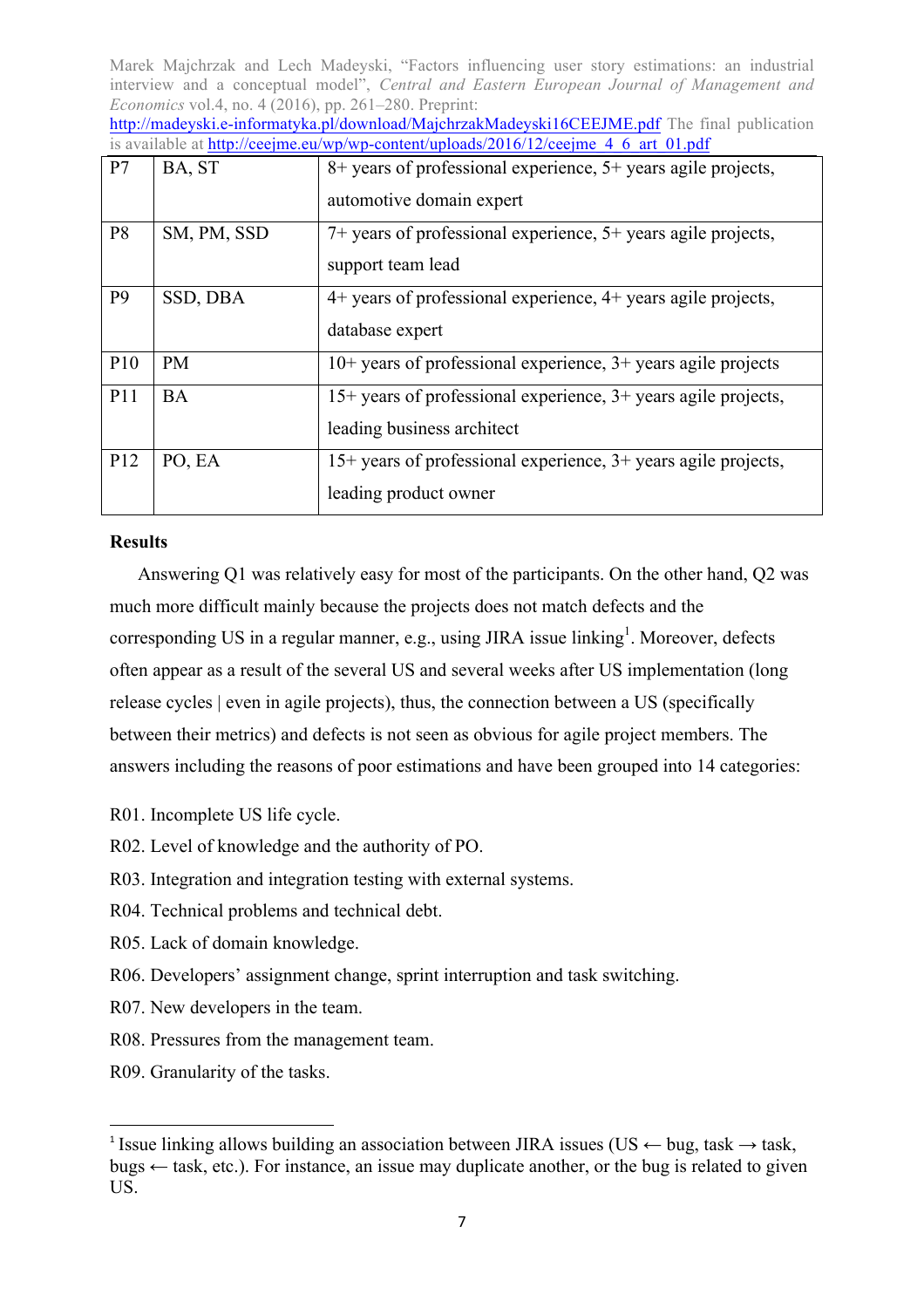http://madeyski.e-informatyka.pl/download/MajchrzakMadeyski16CEEJME.pdf The final publication is available at http://ceejme.eu/wp/wp-content/uploads/2016/12/ceejme\_4\_6\_art\_01.pdf R10. Level of US details.

- R11. Incorrect organisation of PB.
- R12. Organisational and coordination problems.
- R13. Estimates with/without safety buffer.
- R14. Chain reaction.

The findings of particular IT experts are listed in Table 2. Based on Question Q2, in Table 3, we have shown the possibility of post-release defects for the given type of estimation outcome (UE, OE) and the results category (R01…R14).

Table 2. Interview results.

| C/P        | <b>P01</b>  | $P_{02}$    | <b>P03</b>  | <b>P04</b>  | $P_{05}$    | <b>P06</b>  | <b>P07</b>  | <b>P08</b>  | <b>P09</b>  | $\overline{P}10$ | P11         | <b>P12</b>  |
|------------|-------------|-------------|-------------|-------------|-------------|-------------|-------------|-------------|-------------|------------------|-------------|-------------|
|            |             |             |             |             |             |             |             |             |             |                  |             |             |
| R01        |             | $\mathbf X$ |             | $\mathbf X$ | $\mathbf X$ | $\mathbf X$ | $\mathbf X$ |             |             | $\mathbf X$      | $\mathbf X$ |             |
| <b>R02</b> | $\mathbf X$ | $\mathbf X$ |             |             | $\mathbf X$ | $\mathbf X$ |             | $\mathbf X$ |             |                  |             |             |
| <b>R03</b> | $\mathbf X$ |             |             |             |             |             | $\mathbf X$ | $\mathbf X$ | $\mathbf X$ |                  |             | $\mathbf X$ |
| R04        |             | $\mathbf X$ | $\mathbf X$ | $\mathbf X$ | $\mathbf X$ |             |             |             | $\mathbf X$ | $\mathbf X$      |             | $\mathbf X$ |
| R05        | $\mathbf X$ | $\mathbf X$ | $\mathbf X$ |             | $\mathbf X$ | $\mathbf X$ | $\mathbf X$ | $\mathbf X$ | $\mathbf X$ |                  |             |             |
| <b>R06</b> |             | $\mathbf X$ |             | $\mathbf X$ |             |             |             | $\mathbf X$ | $\mathbf X$ |                  | $\mathbf X$ |             |
| R07        | $\mathbf X$ |             | $\mathbf X$ | $\mathbf X$ | $\mathbf X$ | $\mathbf X$ | $\mathbf X$ | $\mathbf X$ |             |                  | $\mathbf X$ |             |
| <b>R08</b> |             | $\mathbf X$ |             |             | $\mathbf X$ |             |             | $\mathbf X$ |             |                  |             |             |
| <b>R09</b> |             | $\mathbf X$ |             |             |             |             |             |             |             |                  | $\mathbf X$ |             |
| <b>R10</b> |             |             |             |             |             |             |             |             |             | $\mathbf X$      |             |             |
| <b>R11</b> |             |             |             |             |             |             |             |             |             | $\mathbf X$      |             |             |
| <b>R12</b> |             |             |             |             |             |             |             |             |             |                  | $\mathbf X$ | $\mathbf X$ |
| <b>R13</b> |             | $\mathbf X$ |             |             |             |             |             |             |             |                  | $\mathbf X$ | $\mathbf X$ |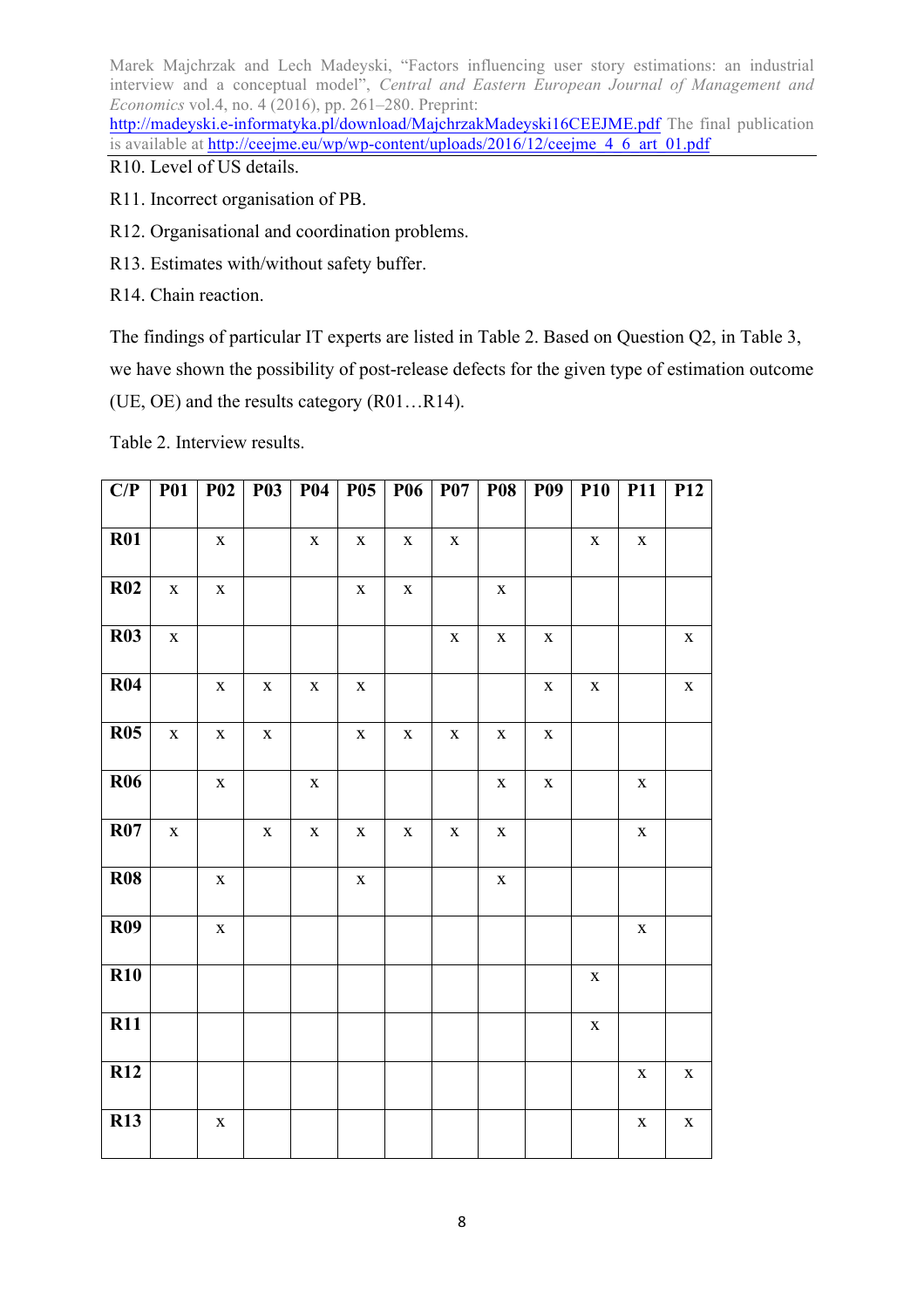http://madeyski.e-informatyka.pl/download/MajchrzakMadeyski16CEEJME.pdf The final publication is available at http://ceeime.eu/wp/wp-content/uploads/2016/12/ceeime  $4\,6\,$  art  $\,01.$ pdf

| R14 | $-1$<br>$\overline{ }$ |  | $-$<br>$\overline{ }$ |  |  | $-$<br>$\overline{\phantom{a}}$<br>-- |  |  |
|-----|------------------------|--|-----------------------|--|--|---------------------------------------|--|--|
|     |                        |  |                       |  |  |                                       |  |  |

Table 3. Inaccurate estimation type and post-release defects.

| E/          | R <sub>0</sub> | $\mathbf{R}0$ | $\bf R0$ | $\bf R0$       | $\mathbf{R}0$ | $\bf R0$ | $\bf R0$ | $\mathbf{R}0$ | $\bf R0$     | R1       | R1 | $\mathbf{R}1$ | $\mathbf{R}1$ | $\mathbf{R}1$ |
|-------------|----------------|---------------|----------|----------------|---------------|----------|----------|---------------|--------------|----------|----|---------------|---------------|---------------|
| $\mathbf C$ |                | $\mathbf{2}$  | 3        | $\overline{4}$ | 5             | 6        | 7        | 8             | 9            | $\bf{0}$ |    |               |               |               |
|             |                |               |          |                |               |          |          |               |              |          |    |               |               |               |
| UE          | X              |               | X        | X              | X             | X        | X        |               | $\mathbf{X}$ | X        | X  | X             | X             |               |
|             |                |               |          |                |               |          |          |               |              |          |    |               |               |               |
| <b>OE</b>   |                |               |          | X              |               |          | X        |               |              |          |    |               |               |               |
|             |                |               |          |                |               |          |          |               |              |          |    |               |               |               |

We described each category in details below. Each identified class consists of the obstacle description, reasons of inaccurate estimates and potential corresponding impact on postrelease defects. Often, depending on various conditions, both the US may be under or over estimate in each category.

*R01. Incomplete US life cycle.* As described in Section 2 each US has to go through the refinement process. The key team members (especially BA and lead developers) don't acquaint themselves with the specification. Often the US are complex and require a broad understanding of the underlying business domain, so that without support from the key team members, US may be incorrectly estimated during the planning meeting.

Possible outcomes:

*(UE )* - The PO and the team often don't see the whole picture. During the sprint planning meeting, the crucial business or technical details are forgotten.

*(OE)* - Due to the late US acquittance the team becomes suspicious and uncertain. The fear of exceeding the time limit or missing the deadline often results in the estimation being higher. Often the high estimates do not reflect the reality. The development activities require less than expected.

*R02. The level of knowledge and the authority of PO.* Human factors always play a crucial role in the agile software projects. The team, in addition to the US description and acceptance criteria, needs to consider the past sprint work outcomes and problems during the sprint, both on the team and in the communication with PO and stakeholders. The crucial role has the PO. Part of the PO responsibilities is to have the vision of what he or she wishes to build, and convey that vision and domain knowledge to the team. It is the key to success in any agile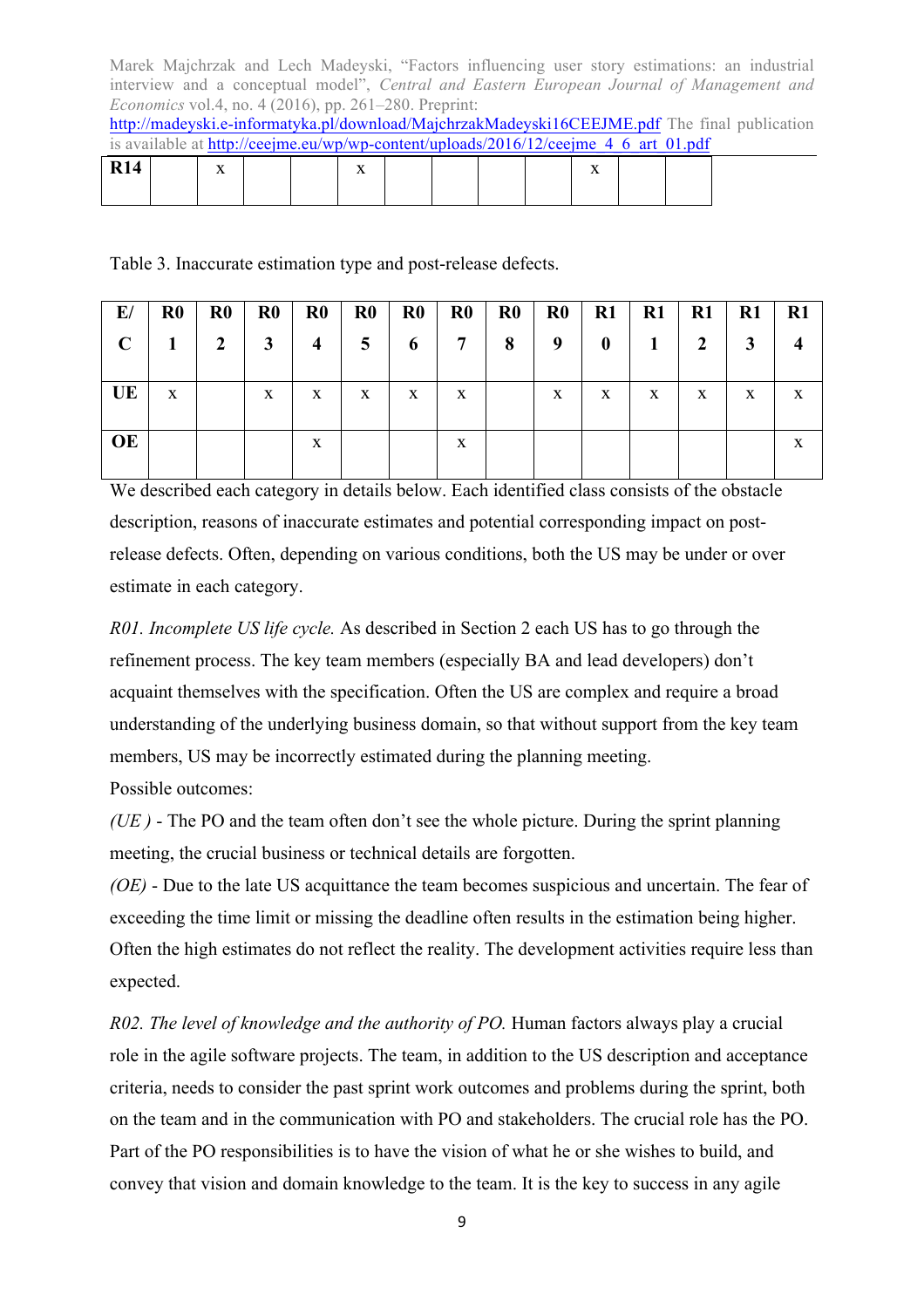http://madeyski.e-informatyka.pl/download/MajchrzakMadeyski16CEEJME.pdf The final publication is available at http://ceejme.eu/wp/wp-content/uploads/2016/12/ceejme\_4\_6\_art\_01.pdf software development project.

Possible outcomes:

*(UE )* - During the sprint planning meeting PO often gives the final US presentation. The absence of PO or lack of the detailed presentation induces that the team skips the key business requirements at the time of planning - extra time required for the clarifications.

*(OE)* - In a case of low PO authority, his or her absence or due to past experiences in terms of working with PO or key stakeholders, the team becomes un-certain. The team expects additional not specified workload, and thus, the tasks are being estimated with an extra safety margin. Often the high estimates do not reflect the reality.

*R03. Integration and integration testing with external systems.* Often the US requires integrating with other systems within given company landscape. Even though the modern technology used today (e.g. SOA - Service Oriented Architecture) offers well-defined interface contracts, integration is always time-consuming operation. Particularly in the large IT ecosystems when the direct, peer-to-peer communication is not possible. Technical and security related details require a lot of e ort and are not visible in the US description. Possible outcomes:

*(UE )* - occurs when it is not possible to effectively test interactions with a different system. The reason might be the lack of appropriate resources or a slow reaction to changes (a waterfall project plan on peer side). Due to inaccurate integration testing or even lack of such testing, what may happen are possible production problems.

*(OE)* - occurs when the team bases on their past experiences and therefore estimates every integration task with the high probability of failure. However often co-operation with another team is successful and result in the smooth execution of tests and arrangements to do with the interface contract. In such cases, an earlier completion of US does not affect the number of defects in the production.

*R04. Technical problems and technical debt.* The lack of knowledge in terms of the architectural limits, tools, and frameworks may lead to wrong assumptions and in turn results in a wrong estimation. Hidden technical debts that are often not recognised during the planning meeting imply a continued mistake making.

Possible outcomes:

*(UE )* - The knowledge de cit results in additional development tasks and in hidden defects which manifest themselves on the pre-production and production environments (e.g. in the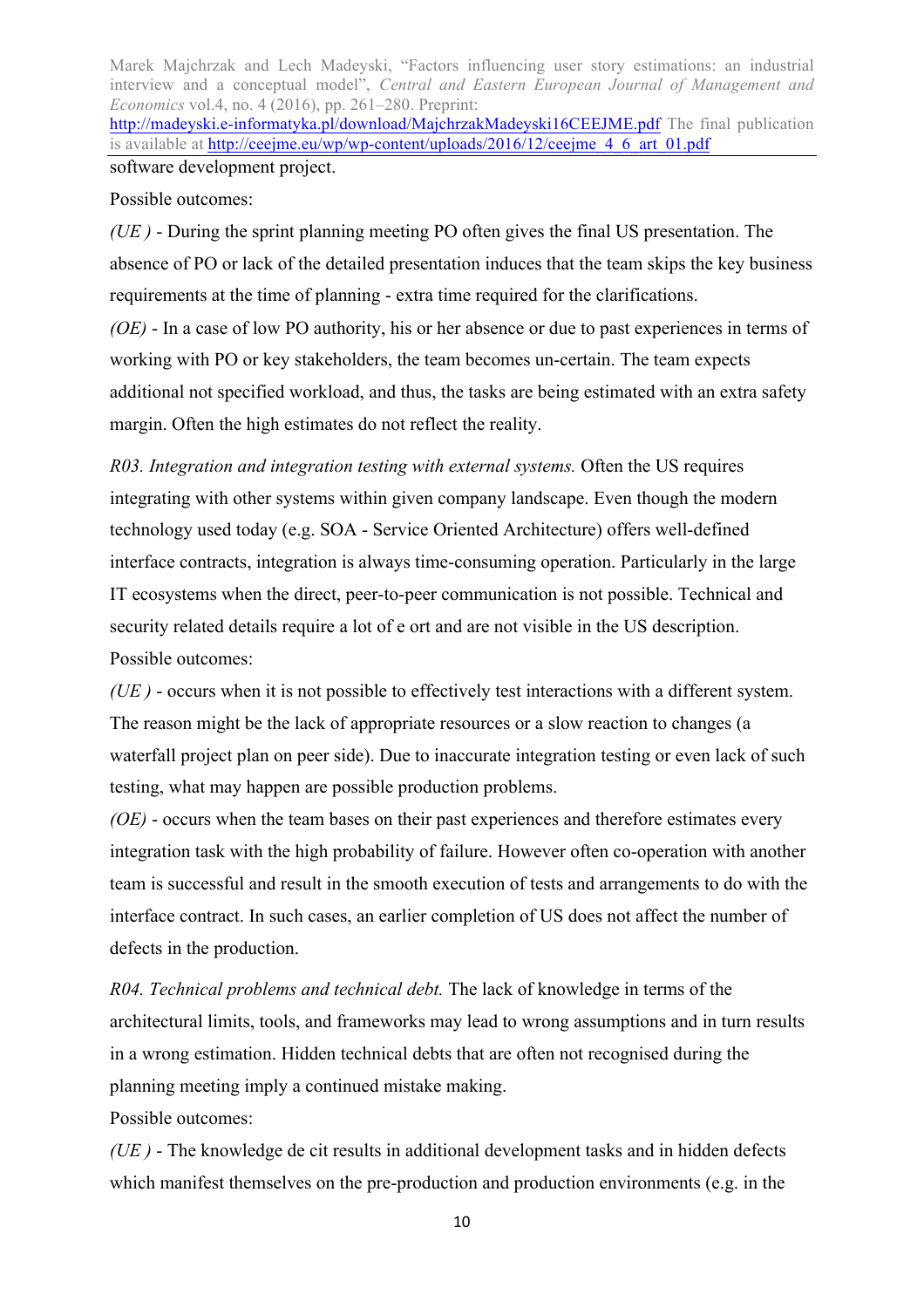Marek Majchrzak and Lech Madeyski, "Factors influencing user story estimations: an industrial interview and a conceptual model", *Central and Eastern European Journal of Management and Economics* vol.4, no. 4 (2016), pp. 261–280. Preprint: http://madeyski.e-informatyka.pl/download/MajchrzakMadeyski16CEEJME.pdf The final publication is available at http://ceejme.eu/wp/wp-content/uploads/2016/12/ceejme\_4\_6\_art\_01.pdf case of significant load). Problems are not detected in the developers' environment. Technical debt results in defects are becoming more common. The time need for refactoring and additional features leads to a significant time overrun which in turn causes a lower involvement of such means as a review, integration and e2e testing. *(OE)* - The lack of knowledge of the given framework or toolset often leads to pessimistic

assumption that everything should be developed from scratch. Finding the right reusable solution results in significant underrun. On the other hand, improper use of the framework and omitting vital setting or activities may lead to underruns as well and in turn to post-release defects.

*R05. Lack of domain knowledge*. Understanding of a given field in agile software development is crucial from the user story development perspective. US detail is not set to 100% and requires the developer's know-how. Without understanding the domain, the development will not be efficient.

Possible outcome:

*(UE)* - The lack of understanding of a given domain leads to a significantly slower development. Also, the boundary conditions are often overlooked which leads to defects, especially in the production stage. Insufficient domain knowledge does not allow to run system and integration tests effectively.

*(OE)* - The potentially complicated matters of financing or legal requirements are often significantly easier in reality. Various concerns to do with knowledge deficits lead to an inflated time need during the estimation phase. However, more often than not, this does not affect future defects.

*R06. Developers' assignment change, Sprint interruption, and task switching.* Personal changes (in case of, e.g., someone's illness or unplanned tasks), in particular of a staff member responsible for a US, requires the onboarding of an in-coming employee. Possible outcome:

*(UE)* - Switching or transferring tasks always affect productivity which in result may lead to an increased number of defects. A growing technical debt could spur a snowballing effect. In such cases, the deadlines are often missed, and this may have an impact on future defects.

*R07. New developers in the team*. In every enterprise software project, people rotate. Depending on the situation a new person may enter the project to increase the headcount, or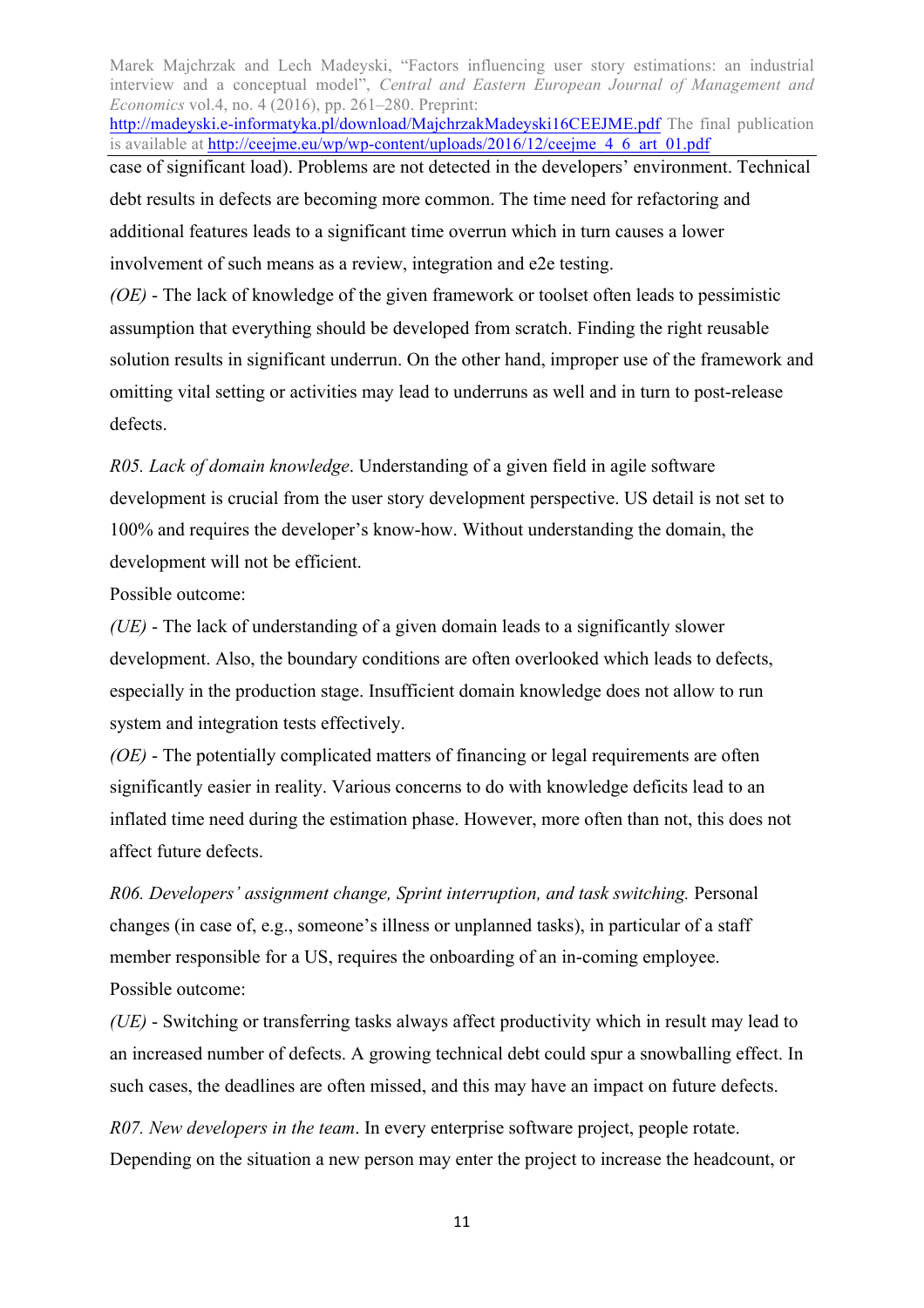Marek Majchrzak and Lech Madeyski, "Factors influencing user story estimations: an industrial interview and a conceptual model", *Central and Eastern European Journal of Management and Economics* vol.4, no. 4 (2016), pp. 261–280. Preprint: http://madeyski.e-informatyka.pl/download/MajchrzakMadeyski16CEEJME.pdf The final publication is available at http://ceejme.eu/wp/wp-content/uploads/2016/12/ceejme\_4\_6\_art\_01.pdf one may be exchanged because of new project assignment. In both cases, new team member does not have the project-specific business and technical knowledge. Possible outcome:

*(UE)* - Tasks are often planned by experienced programmers who do not take into account the fact that these may be given to new colleagues. The lack of technical and domain knowledge or expertise may extend the timeframe dedicated to a given task. Another issue may usually be posed by the lack of familiarity with the given system, the rules of testing, avoiding certain boundary conditions while testing or implementing, multiple code review cycles, or an excessive use of certain team members. Major consequence is a significant number of problems during the development and defects.

*(OE)* - New team members are often unplanned within the sprint or only part time. Occasionally, however, such team members may be very productive from the very beginning. It may be attributed to their participation in similar projects in the past. However, it is still feasible that post-release defects will occur due to omitting crucial, project-specific boundary conditions in tests.

*R08. Pressures from the management team*. Occasionally, due to certain pressures applied by the management team, a task is underestimated despite the fact that it requires a substantial e ort, or when it is to be carried out by an inexperienced team. The management team accepts exceeding the time limit. Generally speaking, such a behaviour stems from the politics around a particular project, and the willingness to conceal certain issues by the contractor. Possible outcome:

*(UE)* - Despite the green light from the management team, the awareness of exceeding time limits by developers in a given task impacts negatively on the given team causing stress and demotivation.

*R09. Granularity of the tasks.* During the sprint planning meeting, the team turns the highlevel US of the product backlog into the more detailed tasks. There are no strict rules how to de ne tasks, and thus, the team may freely determine the granularity of the work. For instance, if we consider the hypothetical US, where one has to implement the user  $CRUD<sup>2</sup>$  operations, we may get three different sets of tasks:

• *1 task: "User CRUDE"(12h);*

 <sup>2</sup> CRUD stands for Create Read Update Delete.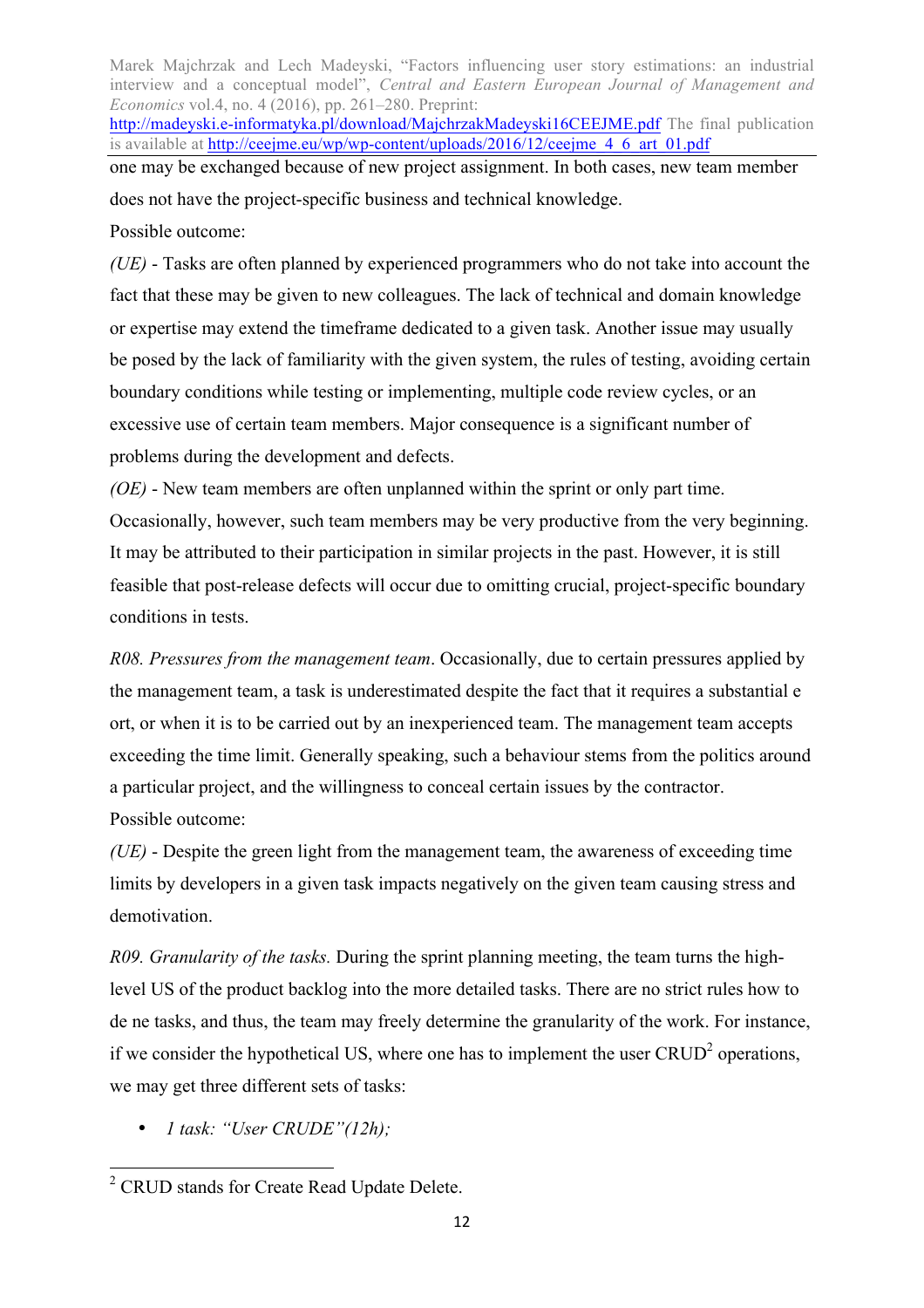http://madeyski.e-informatyka.pl/download/MajchrzakMadeyski16CEEJME.pdf The final publication is available at http://ceejme.eu/wp/wp-content/uploads/2016/12/ceejme\_4\_6\_art\_01.pdf

- *2 tasks: "User data access object"(8h) and "User hibernate mapping"(8h);*
- *3 tasks: "User data access object"(8h), "User hibernate mapping"(8h) and "User database (DDL<sup>3</sup> and DML<sup>4</sup> )"(4h);*

If we now consider the estimated time, then we see the relatively big difference between the first and the third task set. Based on the third tasks set one will need 20 hours for the US realisation - 8 hours more than in the first set.

Possible outcome:

*(UE)* - US is turned into the relatively small number of tasks representing main US features. Sometimes without digging deeper into the details, some of the crucial work items are omitted. For instance, tuning the database would be probably forgotten during the sprint planning meeting in the first case – but during the sprint, when it comes to the real implementation, the team will have to tune the database.

*(OE )* - Sometimes US has lots of small tasks for every single operation. The sum of the estimated times is often much higher than the sum of well split US.

*R10. Level of US details.* The definition of the US says that it should include a description of the business requirements, but more importantly, each US should include conversations (between users and the team) about the desired functionality. So, in other words, US should be simple and has to provoke the discussion. However some of the PO tends to provide a lot of detailed information almost on the source code level.

Possible outcome:

*(UE)* - Fewer details may lead to optimistic estimations. The team may not understand or remember all spoken details.

(OE) - Even though the detailed US is understandable for the team members, the number of details promote conservative estimations. Often such a US is easy to implement because of no need of extra clarifications and almost ready business solution.

*R11. Incorrect organisation and structure of PB*. As mentioned in the Section 2 the US are grouped in epics. In general, epics represent primary capabilities of the IT system. Later, at

 $3$  DDL stands for Data Definition Language. It is used to create and modify the structure of database objects in a database.

 $4$  4DML stands for Data Manipulation Language. . It is used to retrieve, store, modify, delete, insert and update data in a database.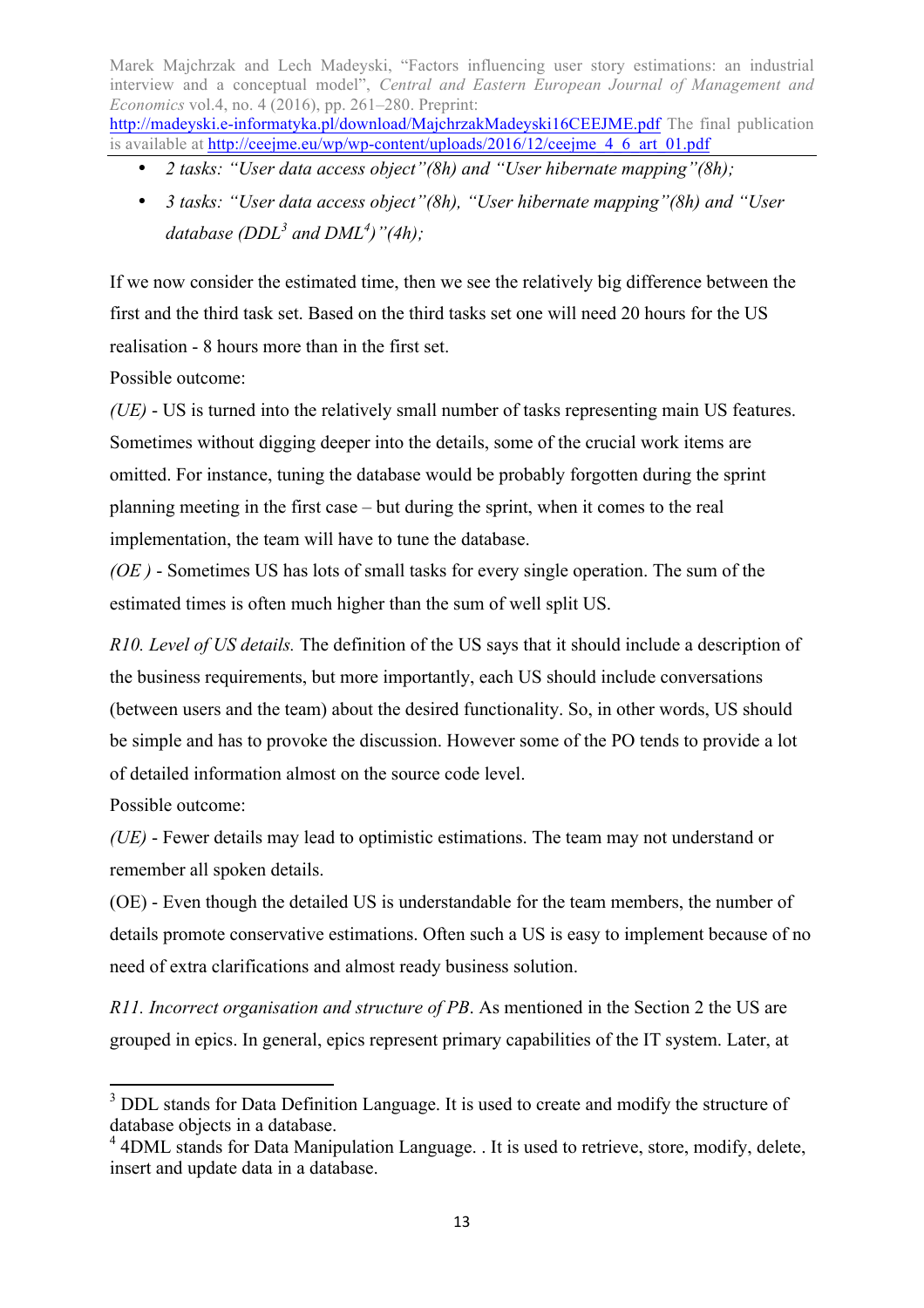Marek Majchrzak and Lech Madeyski, "Factors influencing user story estimations: an industrial interview and a conceptual model", *Central and Eastern European Journal of Management and Economics* vol.4, no. 4 (2016), pp. 261–280. Preprint: http://madeyski.e-informatyka.pl/download/MajchrzakMadeyski16CEEJME.pdf The final publication is available at http://ceejme.eu/wp/wp-content/uploads/2016/12/ceejme\_4\_6\_art\_01.pdf some point of project life-cycle, epics, step by step, are divided into the US. The USs from the same epic are often dependent on each other. Additionally, every item in the PB has priority. The priority indicates the implementation order.

Possible outcome:

*(UE)* - Both wrong implementation order and incorrectly divided epics lead to bottlenecks during the sprint, rework of the US and in turn unplanned tasks during the sprint.

*R12. Organisational and coordination problems.* If the project consists only of one team, then all disturbances and dependencies are managed effectively inside the Scrum team. In the case of large projects consisting of several Scrum teams, we have to take into consideration an entirely different network of connections and dependencies. The information exchange and agreements often are done late. The data flow to the particular Scrum teams may be ineffective.

Possible outcome:

*(UE)* - Missing link to the other Scrum team leads to software integration conflicts, ineffective testing, and rework of the implemented solution.

*R13. Estimates with/without safety buffer.* In general, every task estimate consists (in fact) of the following parts: the implementation, xUnit tests, manual tests, domain knowledge transfer and the safety buffer (risk). Depending on team constellation and external conditions the foreseen risk may be different.

Possible outcome:

*(UE)* - Technical leaders try to show their technical excellence to satisfy the customer and the management. They tend to force the removal of the risk aspect from the estimates. In the case of complex or new US (from technical or business perspective), it often leads to the significant overruns. High probability of overruns makes them introduce technical debt. *(OE)* - Fear of failure, uncertainty or lack of trust inside the team may lead to conservative estimation with safety buffer. Instead following the lean thinking rules "think big, act small, fail fast; learn rapidly" (Poppendieck and Poppendieck, 2003), developers (especially with junior skills or the new people in the team) don't want to fail during the sprint. They want to finish the tasks in estimated time or even quicker. Usually, the foreseen risks do not occur. Thus, the US is finished faster than expected.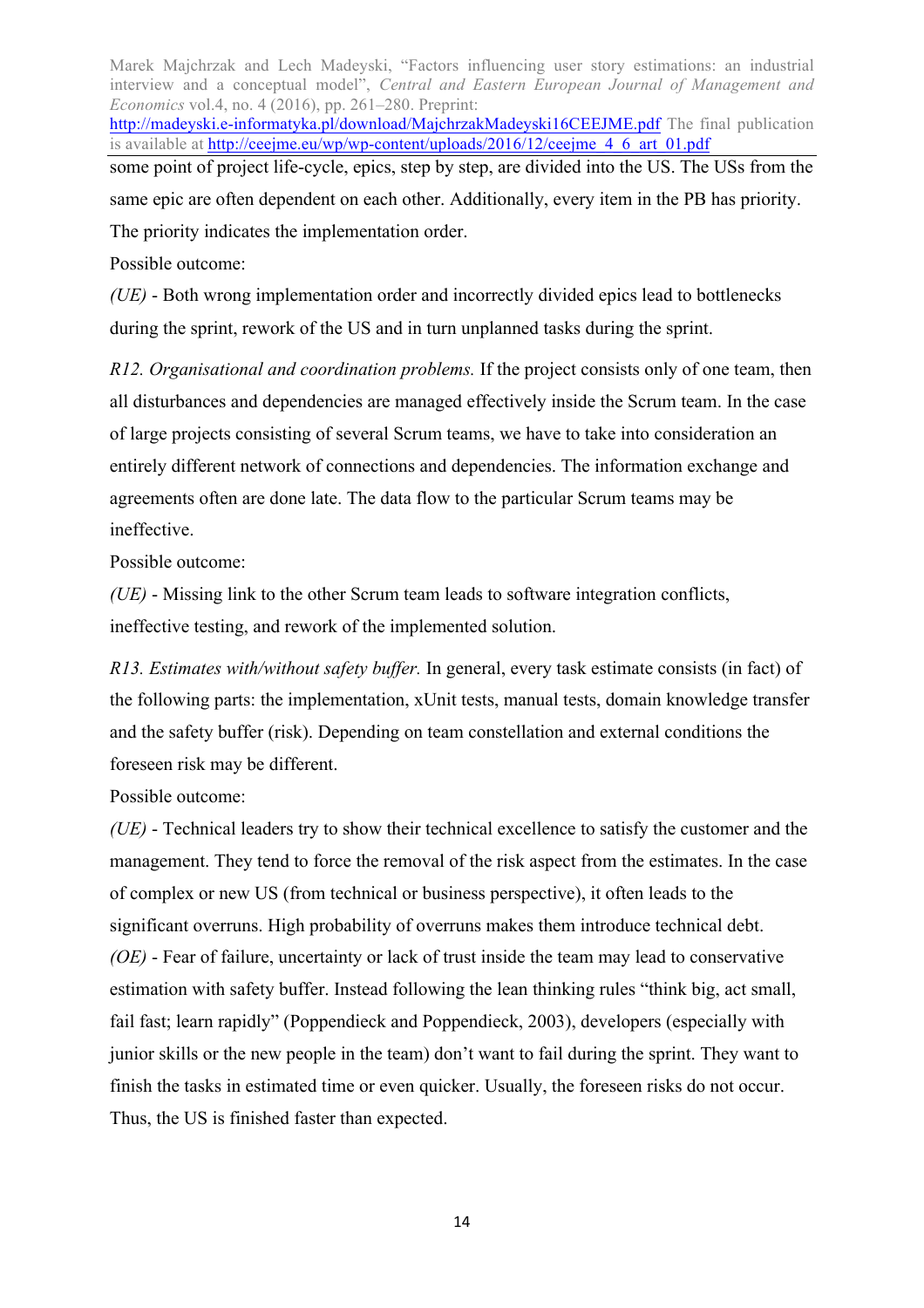http://madeyski.e-informatyka.pl/download/MajchrzakMadeyski16CEEJME.pdf The final publication is available at http://ceejme.eu/wp/wp-content/uploads/2016/12/ceejme\_4\_6\_art\_01.pdf

*R14. Chain reaction.* In the case of one or more USs-in-sprint being significantly extended, another USs may be realised in a way different than predicted during the planning stage. For instance, what might be lacking is the absence of key developers who need concentrating on the different US. Alternatively, what may hinder progress is enforcing of task completion in a shorter period, at the same time avoiding significant refactoring or creating a technical debt. Possible outcome:

*(UE)* - The lack of key team members causes further extensions of the US. An inexperienced team often makes wrong decisions which in turn cause production defects.

*(OE)* - When working on a US, particularly when the sprint schedule is busy, certain activities or tasks are consciously skipped. These include proper testing, refactoring or code review. Hence, a task may take shorter than planned initially.

#### **Discussion of the survey results**

In this section, we describe the main groups of the inaccurate estimation reasons as well as the resulting post-release defect factors.

## **Reasons of inaccurate estimations**

Similar to Lederer and Prasad (Lederer and Prasad, 1995) we grouped the findings into major categories. In their study, they identified four causes of inaccurate cost estimates in traditional (waterfall) projects: methodology, politics, user communication and management control. For both under and over estimated US we identified three categories (Figure 2 and Figure 3):

- *G1. Management Issues* the project management (core) team (PM, SM, PO, BA, SA) doesn't plan the human resources with the proper safety buffer, does not prevent task switching and external disturbances. On the other hand, the development sub-teams may not share common planning strategy or don't use historical data.
- *G2. Knowledge Issues* the team and more specific PO and Developers, do not have proper technical and domain background.
- *G3. Requirements Issues* the US does not contain the mature description, acceptance criteria, test plan or does not have the right priority. Also in the case when the US was not included in the refinement process.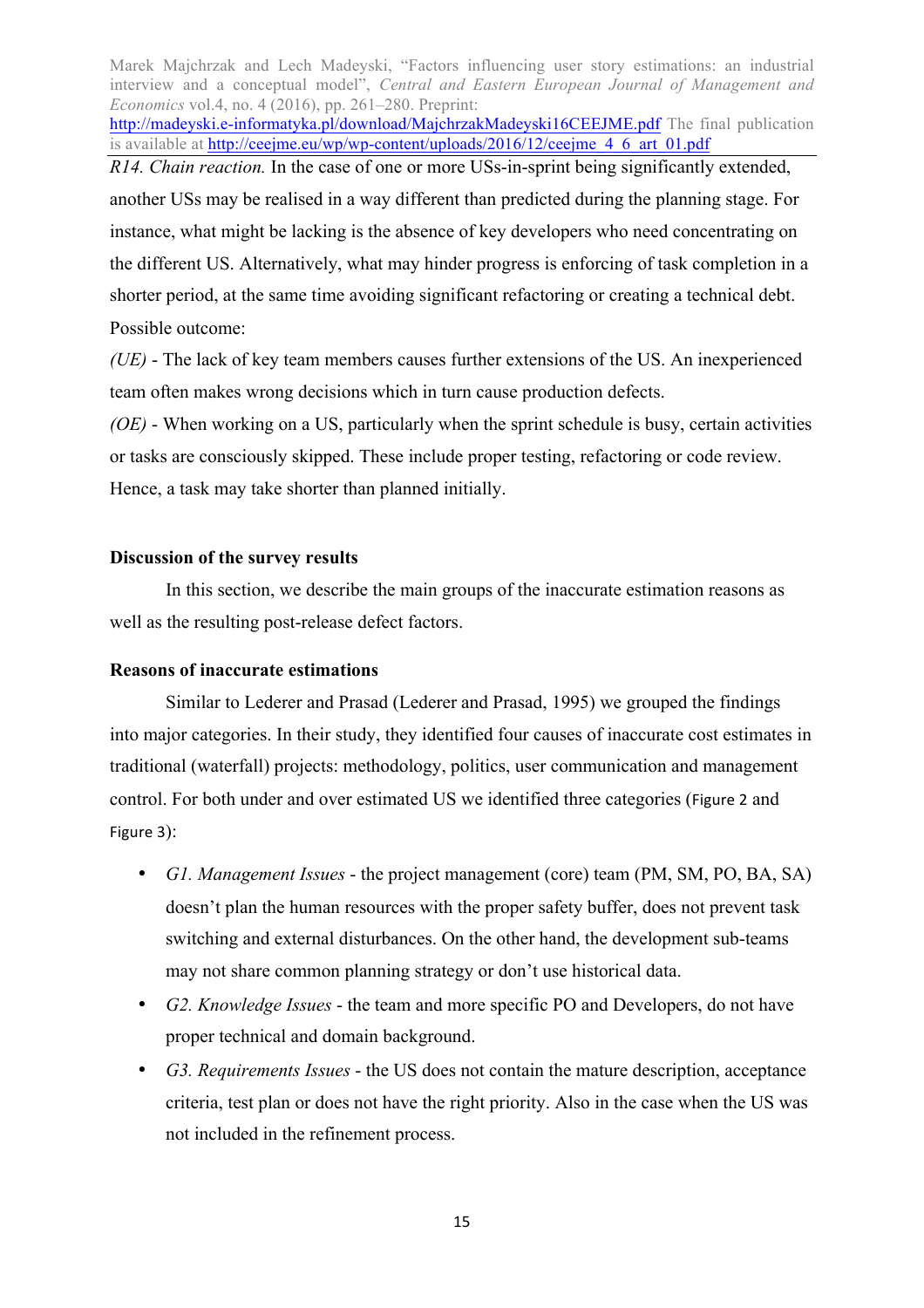http://madeyski.e-informatyka.pl/download/MajchrzakMadeyski16CEEJME.pdf The final publication is available at http://ceejme.eu/wp/wp-content/uploads/2016/12/ceejme\_4\_6\_art\_01.pdf

Figure 2. Under Estimation Issues and Post-Release Defect Factors.



Figure 3. Over Estimation Issues and Post-Release Defect Factors.



Our findings, in fact, are similar to Lederer and Prasad (Lederer and Prasad, 1995), but in contrary to them, we do not think that, on the level of sprint planning, the politic issues influence estimates of US. The reason behind it is following | developers who are responsible for estimating US focus rather on technical and domain related aspects rather than on organisational issues or political perspective of the venture.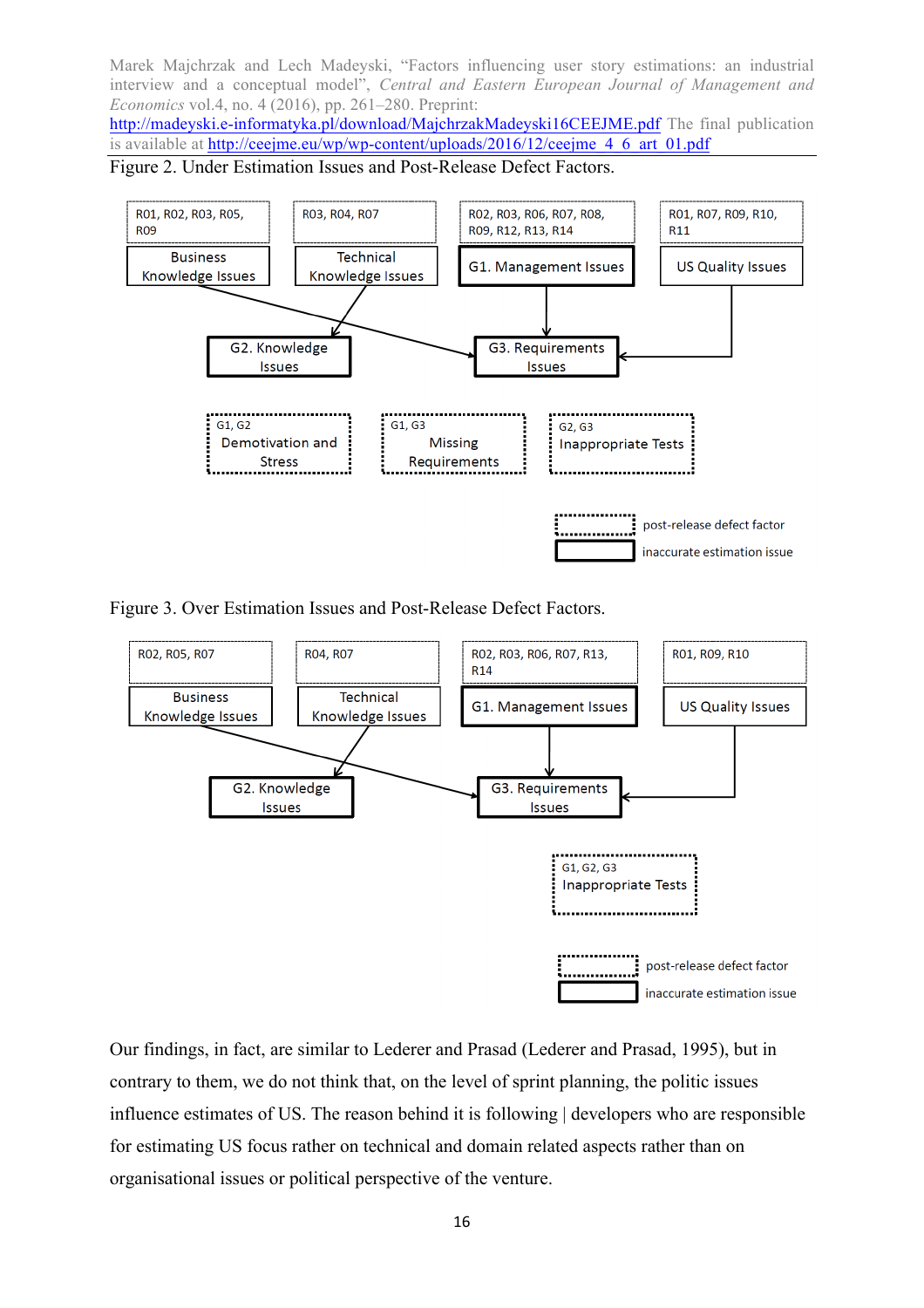Marek Majchrzak and Lech Madeyski, "Factors influencing user story estimations: an industrial interview and a conceptual model", *Central and Eastern European Journal of Management and Economics* vol.4, no. 4 (2016), pp. 261–280. Preprint: http://madeyski.e-informatyka.pl/download/MajchrzakMadeyski16CEEJME.pdf The final publication is available at http://ceejme.eu/wp/wp-content/uploads/2016/12/ceejme\_4\_6\_art\_01.pdf **Consequences of Inaccurate Estimations**

Inaccurate estimate of US may results in post-release defects (Table 3). For each estimation outcome, base on interview results, we defined and described post-release defect factors. Post-release defect factors in case of underestimated US:

- *Demotivation and stress* in general, defects often results from the programmer's fatigue. It often results in working days being longer than 8 hours or the need for working at weekends which increases the probability of system defects. Working under pressure, without keeping deadline de-motivates the team. Developers do not focus on continuous improvement aspects like continuous refactoring, continuous integration, and continuous feedback. As a result, the team creates incurring technical debt, which will manifest itself in the consecutive US. Developers do not fulfill Definition of Done and avoid the communication with external partners as well as inside the group.
- *Missing requirements* working under pressure, from the both PO and the developments team perspective, increases the possibility of omitting requirement or boundary condition. If there is no time for proper discussion than the needs will not crystallise during the sprint. Missing requirements will be probably identified first on the production environment by end users.
- *Inappropriate tests* approaching sprint end deadline results in inaccurate xUnit, end-2-end or integration tests or omission of such. The aim of agile software development techniques is the increased release frequency. Lack of appropriate regular testing, in short term period, will lead to post-release defects. xUnit tests, which have low mutation score (Madeyski, 2007, Madeyski and Radyk, 2010) or poor code coverage, will result in an inability to refactor the code and thus create incurring technical debt.

Post-release defect factor in case of overestimated US:

• *Inappropriate tests* - overestimated US are in most cases less dangerous, and, in general, do not cause post-release defects. It happens, however, that overestimation occurred as a result of skipping certain activities such as tests, design and code reviews, etc. Such an omission of vital activities (from the point of view of quality assurance and engineering techniques, particularly in agile ventures) may result in production defects.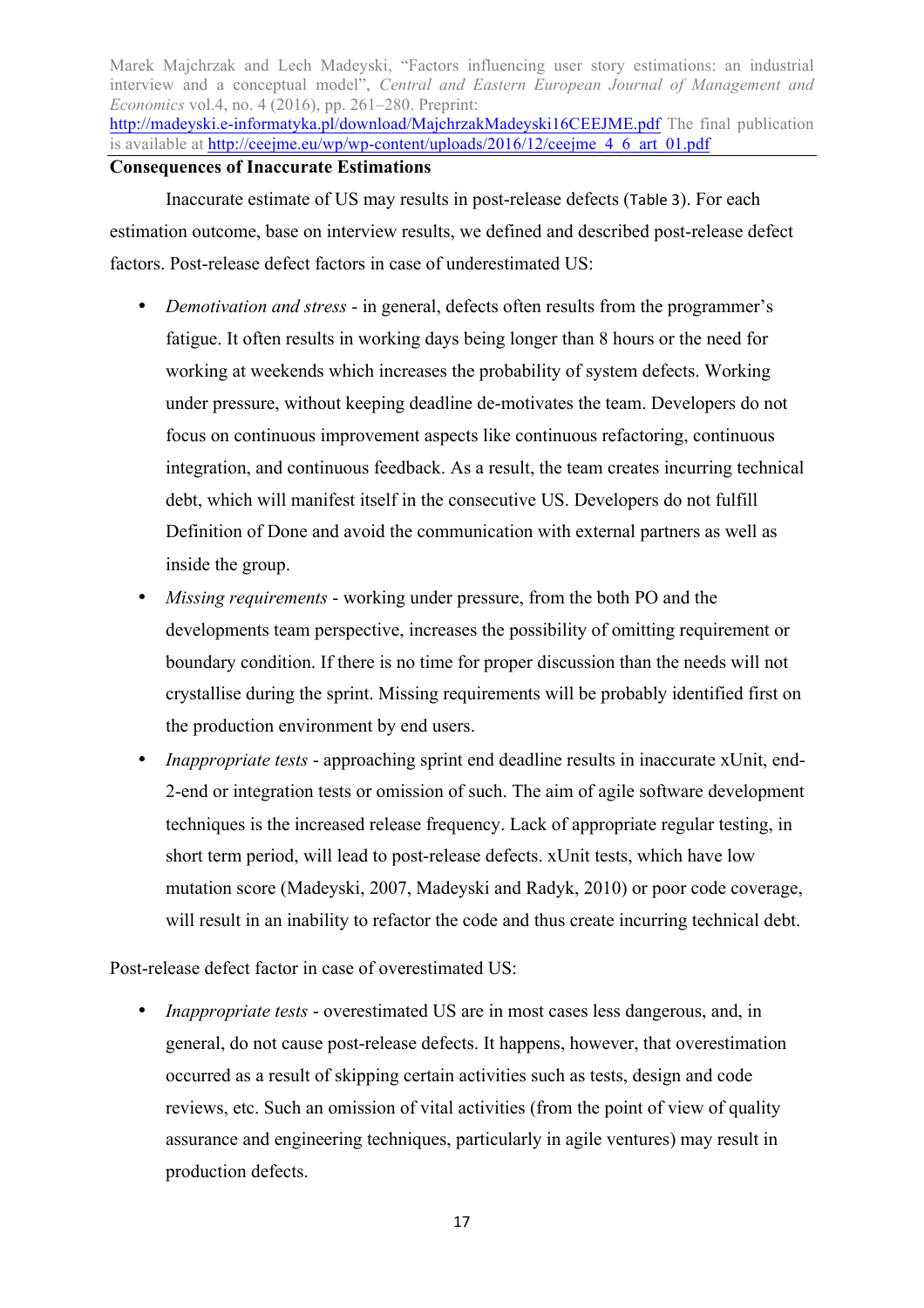Marek Majchrzak and Lech Madeyski, "Factors influencing user story estimations: an industrial interview and a conceptual model", *Central and Eastern European Journal of Management and Economics* vol.4, no. 4 (2016), pp. 261–280. Preprint: http://madeyski.e-informatyka.pl/download/MajchrzakMadeyski16CEEJME.pdf The final publication is available at http://ceejme.eu/wp/wp-content/uploads/2016/12/ceejme\_4\_6\_art\_01.pdf Overestimated US, to some extent, are in most cases less dangerous, and, in general, do not cause post-release defects. Most of the survey participants saw the strong connection between underestimated US and post-release defects. On the other hand, one of the interviewed experts (P12), stated that even though the US may miss some crucial software engineering activities, in case the project has fully automated regression tests, most of the defects should be found immediately by the tests.

#### **Conclusions and further studies**

Most of the studies concentrate on the correctness of the project estimates. Looking at current software development trends, we observe that more and more projects are adopting the agile software development principles. The importance of the cost/effort estimates moves from the complete project perspective into the sprint level.

We conducted the interview with 12 IT professionals with proven agile expertise. We collected the reasons of inaccurate US estimation. We analysed their findings and tried to identify the estimation outcomes on the level of single US.

We identified, for both under and over estimated US, leading reasons of in-accurate estimation. In both cases we found three major groups: management issues, knowledge issues and requirements issues. Our surveys suggest that there are post-release defect factors that are directly related to inaccurate estimates. We find, that in the case of underestimated US, major role may play demotivation and stress, missing requirements and inappropriate tests. We also found that overestimated US in most cases will not cause post-release defects. Except if the team accidentally or due to lack of knowledge omits some crucial software engineering activities.

Knowing the potential connection between the inaccurate estimation and post-release defects, further research will be focused on the development of new process metrics, based on inaccurate estimation and useful in software defect prediction. We are currently conducting a large in-depth analysis of an industrial software project. Preliminary results suggest that new, estimation based metrics may improve software defect prediction models in agile settings.

#### **Acknowledgement**

This research was supported by Capgemini Poland.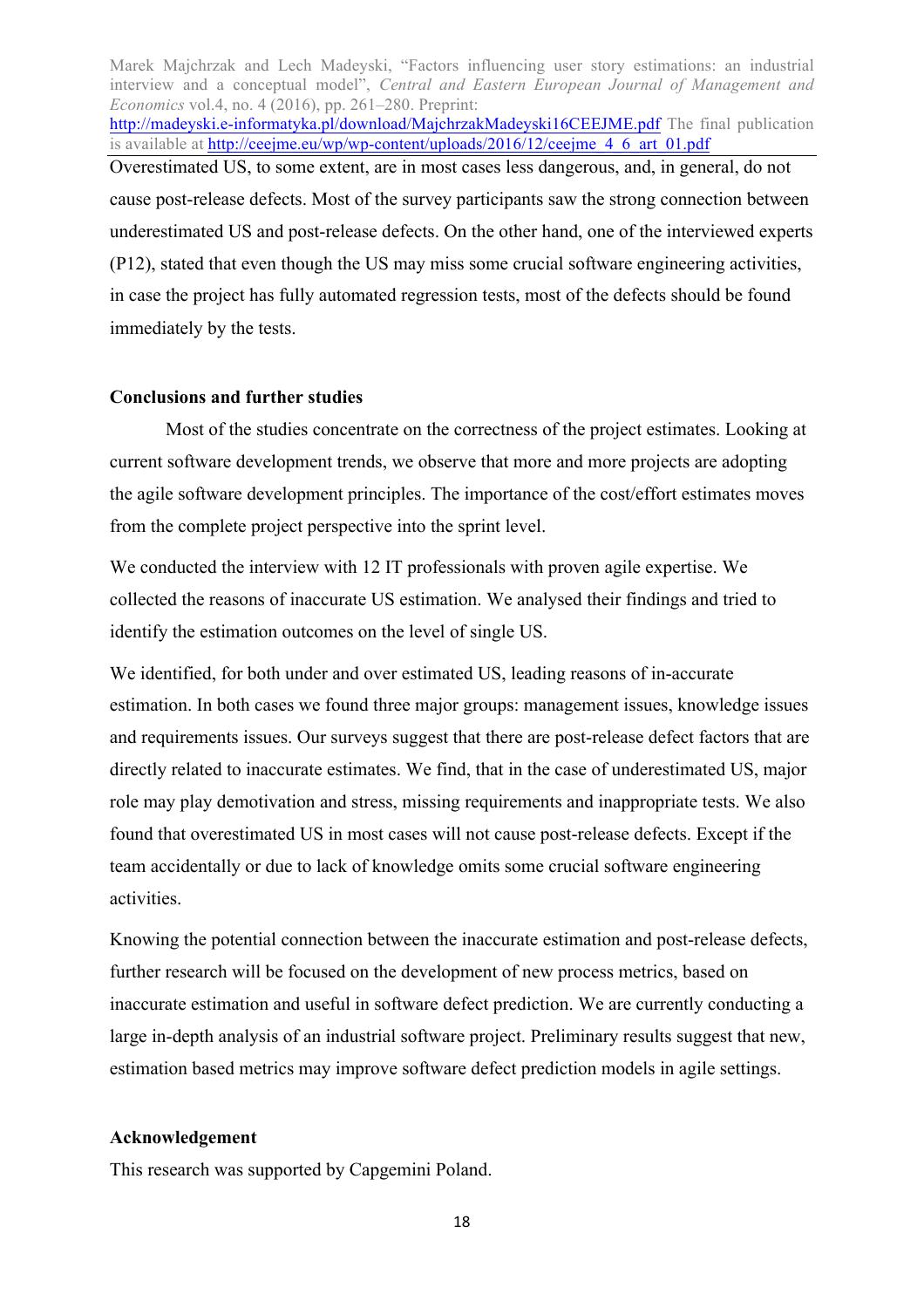http://madeyski.e-informatyka.pl/download/MajchrzakMadeyski16CEEJME.pdf The final publication is available at http://ceejme.eu/wp/wp-content/uploads/2016/12/ceejme\_4\_6\_art\_01.pdf **Bibliography**

Ambler, S. (2002) Agile Modeling: Effective Practices for eXtreme Programming and the Unified Process. John Wiley & Sons, Inc., New York, NY, USA.

Børte, K., Ludvigsen, S. R., and Mørch, A. I. (2012). The role of social interaction in software effort estimation: Unpacking the magic step between reasoning and decisionmaking. Information and Software Technology,

Brooks, J. and Frederick, P. (1987). No silver bullet essence and accidents of software engineering. Computer,

Buenen, M. and Walgude, A. (2016). World quality report 2015-2016,  $7<sup>th</sup>$  edition. Technical report, Capgemini, Sogeti and HP.

Caminer, D. T. (1958). - and how to avoid them. "The Computer Journal",1(1), pp. 11

Cohn, M. (2004). User Stories Applied: For Agile Software Development. Addison Wesley Longman Publishing Co., Inc., Redwood City, CA, USA.

Lang, M., Conboy, K., and Keaveney, S. (2011). Cost Estimation in Agile Software Development Projects. "In Information Systems Development, Reflections, Challenges and New Directions" [Proceedings of ISD 2011, Heriot-Watt University, Edinburgh, Scotland, UK, August 24 - 26, 2011], pp. 689-706.

Lederer, A. L. and Prasad, J. (1995). Perceptual congruence and systems development cost estimation. Inf. Resour. Manage. J., 8(4), pp. 17-28.

Liskin, O., Pham, R., Kiesling, S., and Schneider, K. (2014). Agile "Processes in Software Engineering and Extreme Programming:  $15<sup>th</sup>$  International Conference, XP 2014", Rome, Italy, May 26-30, 2014. Proceedings, chapter Why We Need a Granularity Concept for User Stories, pp.110-125. Springer International Publishing, Cham.

Madeyski, L. (2007). On the effects of pair programming on thoroughness and fault-finding effectiveness of unit tests. In Munch, J. and Abrahamsson, P., editors, "Product-Focused Software Process Improvement", volume 4589 of LNCS, pp. 207-221. Springer.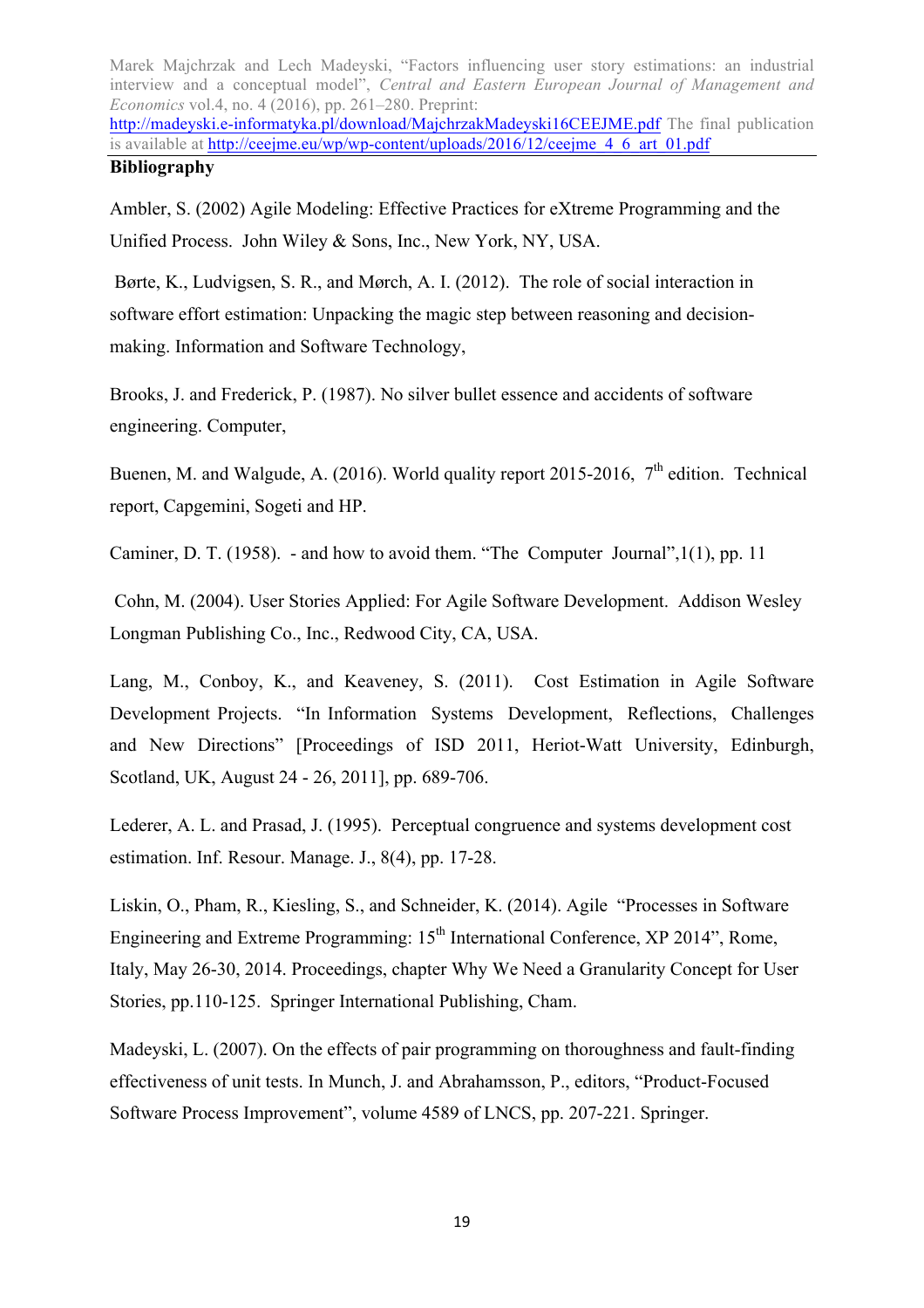Marek Majchrzak and Lech Madeyski, "Factors influencing user story estimations: an industrial interview and a conceptual model", *Central and Eastern European Journal of Management and Economics* vol.4, no. 4 (2016), pp. 261–280. Preprint: http://madeyski.e-informatyka.pl/download/MajchrzakMadeyski16CEEJME.pdf The final publication is available at http://ceejme.eu/wp/wp-content/uploads/2016/12/ceejme\_4\_6\_art\_01.pdf Madeyski, L. and Radyk, N. (2010). Judy-a mutation testing tool for Java. Software, IET, 4(1), pp. 32-42.

Majchrzak, M. and Stilger, L. (2015). Experience Report: Introducing Kanban Into Automotive Software Project. In Kosiuczenko, P. and Śmiałek, M., editors, "From Requirements to Software: Research and Practice", Scientic Papers of the Polish Information Processing Society Scientic Council, pp. 15-32. Polskie Towarzystwo Informatyczne.

Majchrzak, M., Stilger, L., and Matczak, M. (2014). Working with Agile in a Distributed Environment. In Madeyski, L. and Ochodek, M., editors, "Software Engineering from Research and Practice Perspective", volume Scientic Papers of the Polish Information Processing Society Scientic Council, pages 41-54. Polskie Towarzystwo Informatyczne.

Poppendieck, M. and Poppendieck, T. (2003). Lean Software Development: An Agile Toolkit. Addison-Wesley Longman Publishing Co., Inc.,Boston, MA, USA.

Puppet Labs and IT Revolutionary Press(2015). 2015 State of DevOps Report. Technical report, Puppet Labs.

The Standish Group (1995). CHAOS Report 1995.

The Standish Group (2015). CHAOS Report 2015.

VersionOne  $(2015)$ . The  $10<sup>th</sup>$  Annual State of Agile Report. Technical report, VersionOne Inc.

Zijdemans, S. H. and Stettina, C. J. (2014). Agile Processes in Software Engineering and Extreme Programming: 15<sup>th</sup> International Conference, XP 2014, Rome, Italy, May 26-30, 2014. Proceedings, chapter Contracting in Agile Software Projects: State of Art and How to Understand It, pp. 78-93. Springer International Publishing.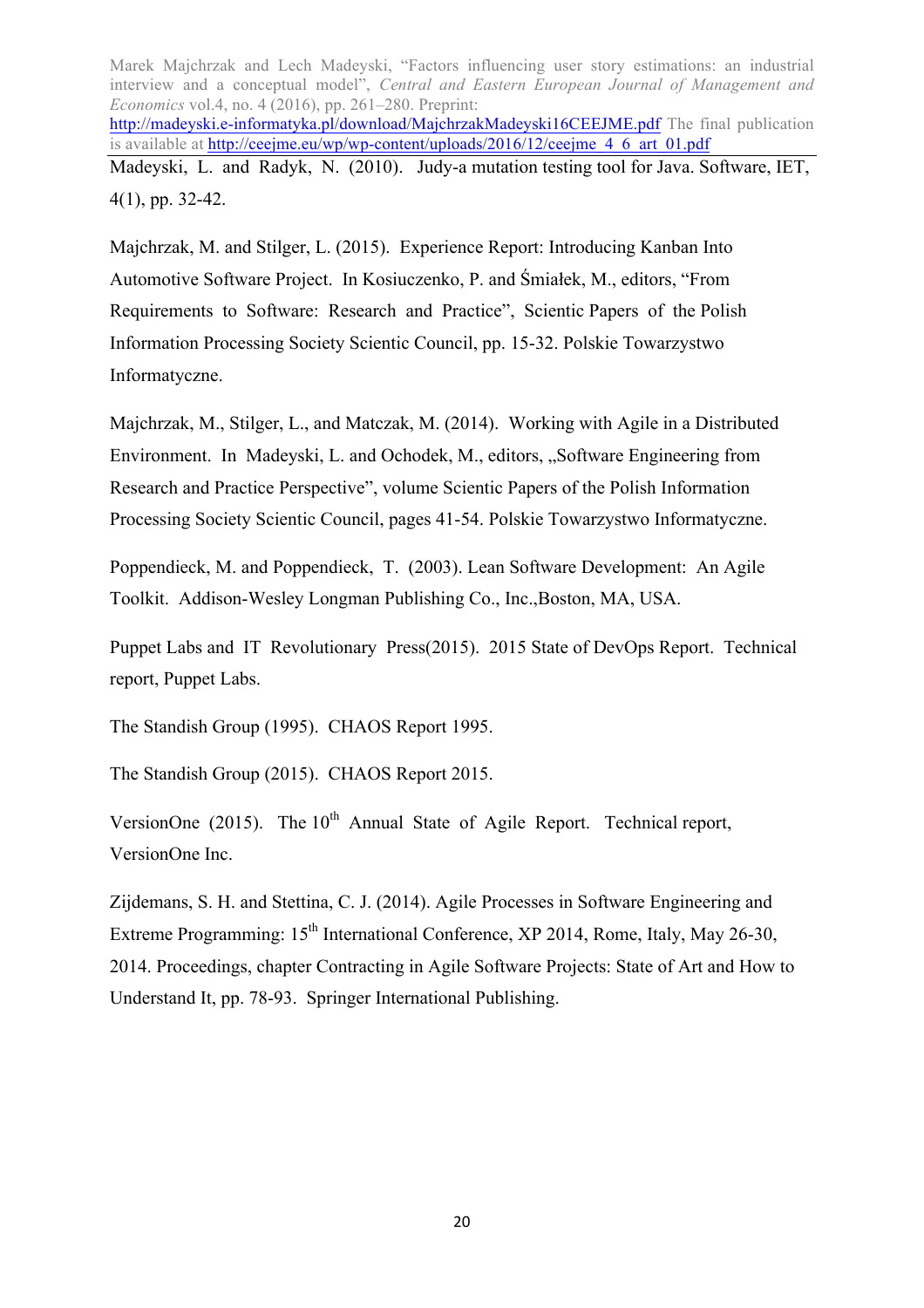Marek Majchrzak and Lech Madeyski, "Factors influencing user story estimations: an industrial interview and a conceptual model", *Central and Eastern European Journal of Management and Economics* vol.4, no. 4 (2016), pp. 261–280. Preprint: http://madeyski.e-informatyka.pl/download/MajchrzakMadeyski16CEEJME.pdf The final publication is available at http://ceejme.eu/wp/wp-content/uploads/2016/12/ceejme\_4\_6\_art\_01.pdf **Czynniki wpływające na estymacje historii użytkownika: wywiad w środowisku** 

## **przemysłowym i koncepyjny model.**

**Streszczenie.** Prawidłowe szacowania czasu pracy dla *User Stories* jest istotnym zadaniem dla zespół IT jak również dla klienta zwłaszcza w projektach agile. Podejście zwinne oferuje dużą elastyczność i promuje kulturę ciągłych zmian, jednakże z punktu widzenia kontraktu zadania w pewnych okresach czasu musza być jednoznacznie wyestymowane. Szacowanie czasu realizacji *User Stories* zapewnia przejrzystość i możliwość kontroli projektu przez kierownictwo, jednak z drugiej strony, może zwiększyć presję na programistów. W związku z tym *User Stories,* które są niepoprawnie oszacowanie, mogą prowadzić do problemów związanych, z jakością oprogramowania, w tym awarii systemu i długu technicznego. Artykuł opisuje cechy *User Stories*, powody, dlaczego są błędnie oszacowane, jak również prezentuje model, który pokazuje potencjalnego wpływu na błędy powydaniowe w dużych przedsięwzięciach informatycznych. Dane pochodzą z dużych projektów realizowanych w metodykach zwinnych w firmie Capgemini.

*Keywords*. estymacja, historie użytkownika, metodyki zwinne, predykcja defektów, Scrum JEL: C92, G31, D81, D83, C53